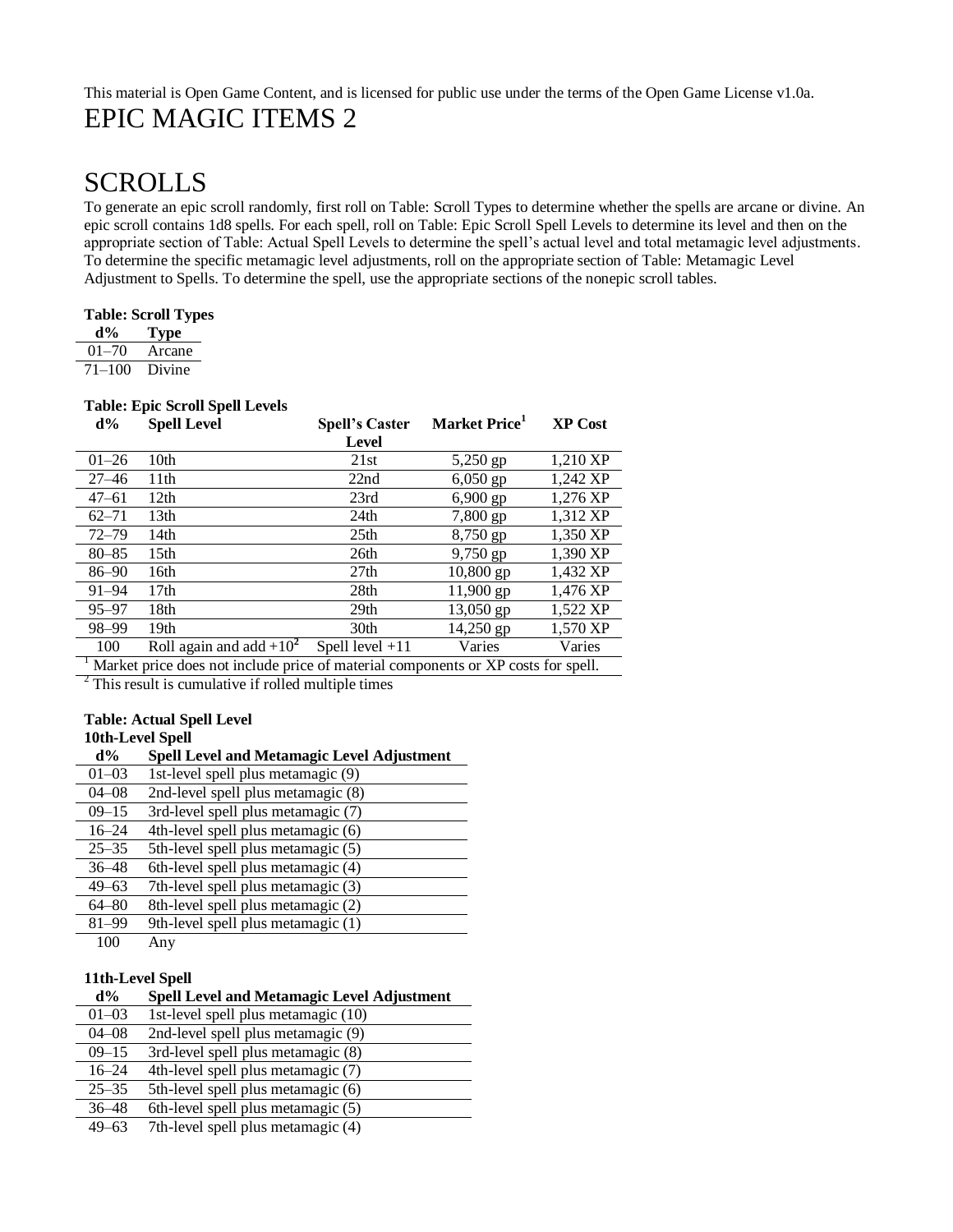| 64–80 |  |  | 8th-level spell plus metamagic (3) |  |
|-------|--|--|------------------------------------|--|
|-------|--|--|------------------------------------|--|

 $81-99$  9th-level spell plus metamagic (2)<br>100 Any

Any

### **12th-Level Spell**

| $d\%$     | <b>Spell Level and Metamagic Level Adjustment</b> |
|-----------|---------------------------------------------------|
| $01 - 05$ | 2nd-level spell plus metamagic (10)               |
| $06 - 12$ | 3rd-level spell plus metamagic (9)                |
| $13 - 21$ | 4th-level spell plus metamagic (8)                |
| $22 - 32$ | 5th-level spell plus metamagic (7)                |
| $33 - 45$ | 6th-level spell plus metamagic (6)                |
| $46 - 60$ | 7th-level spell plus metamagic (5)                |
| $61 - 77$ | 8th-level spell plus metamagic (4)                |
| 78-99     | 9th-level spell plus metamagic (3)                |
| 100       | Any                                               |

### **13th-Level Spell**

### **d% Spell Level and Metamagic Level Adjustment**

| $01 - 08$ | 3rd-level spell plus metamagic (10) |
|-----------|-------------------------------------|
| $09 - 18$ | 4th-level spell plus metamagic (9)  |
| $19 - 30$ | 5th-level spell plus metamagic (8)  |
| $31 - 44$ | 6th-level spell plus metamagic (7)  |
| $45 - 60$ | 7th-level spell plus metamagic (6)  |
| $61 - 78$ | 8th-level spell plus metamagic (5)  |
| 79-99     | 9th-level spell plus metamagic (4)  |
| 100       | Any                                 |

### **14th-Level Spell**

### **d% Spell Level and Metamagic Level Adjustment**

| $01 - 11$ | 4th-level spell plus metamagic (10) |
|-----------|-------------------------------------|
| $12 - 24$ | 5th-level spell plus metamagic (9)  |
| $25 - 39$ | 6th-level spell plus metamagic (8)  |
| $40 - 56$ | 7th-level spell plus metamagic (7)  |
| $57 - 75$ | 8th-level spell plus metamagic (6)  |
| 76-99     | 9th-level spell plus metamagic (5)  |
| 100       | Any                                 |
|           |                                     |

### **15th-Level Spell**

| $d\%$     | <b>Spell Level and Metamagic Level Adjustment</b> |
|-----------|---------------------------------------------------|
| $01 - 15$ | 5th-level spell plus metamagic (10)               |
| $16 - 33$ | 6th-level spell plus metamagic (9)                |
| $34 - 53$ | 7th-level spell plus metamagic (8)                |
| $54 - 75$ | 8th-level spell plus metamagic (7)                |
| 76-99     | 9th-level spell plus metamagic (6)                |
| 100       | Any                                               |

### **16th-Level Spell**

| $d\%$     | <b>Spell Level and Metamagic Level Adjustment</b> |
|-----------|---------------------------------------------------|
| $01 - 18$ | 6th-level spell plus metamagic (10)               |
| 19–41     | 7th-level spell plus metamagic (9)                |
| $42 - 68$ | 8th-level spell plus metamagic (8)                |
| 69-99     | 9th-level spell plus metamagic (7)                |

100 Any

### **17th-Level Spell**

- **d% Spell Level and Metamagic Level Adjustment**
- 01-25 7th-level spell plus metamagic (10)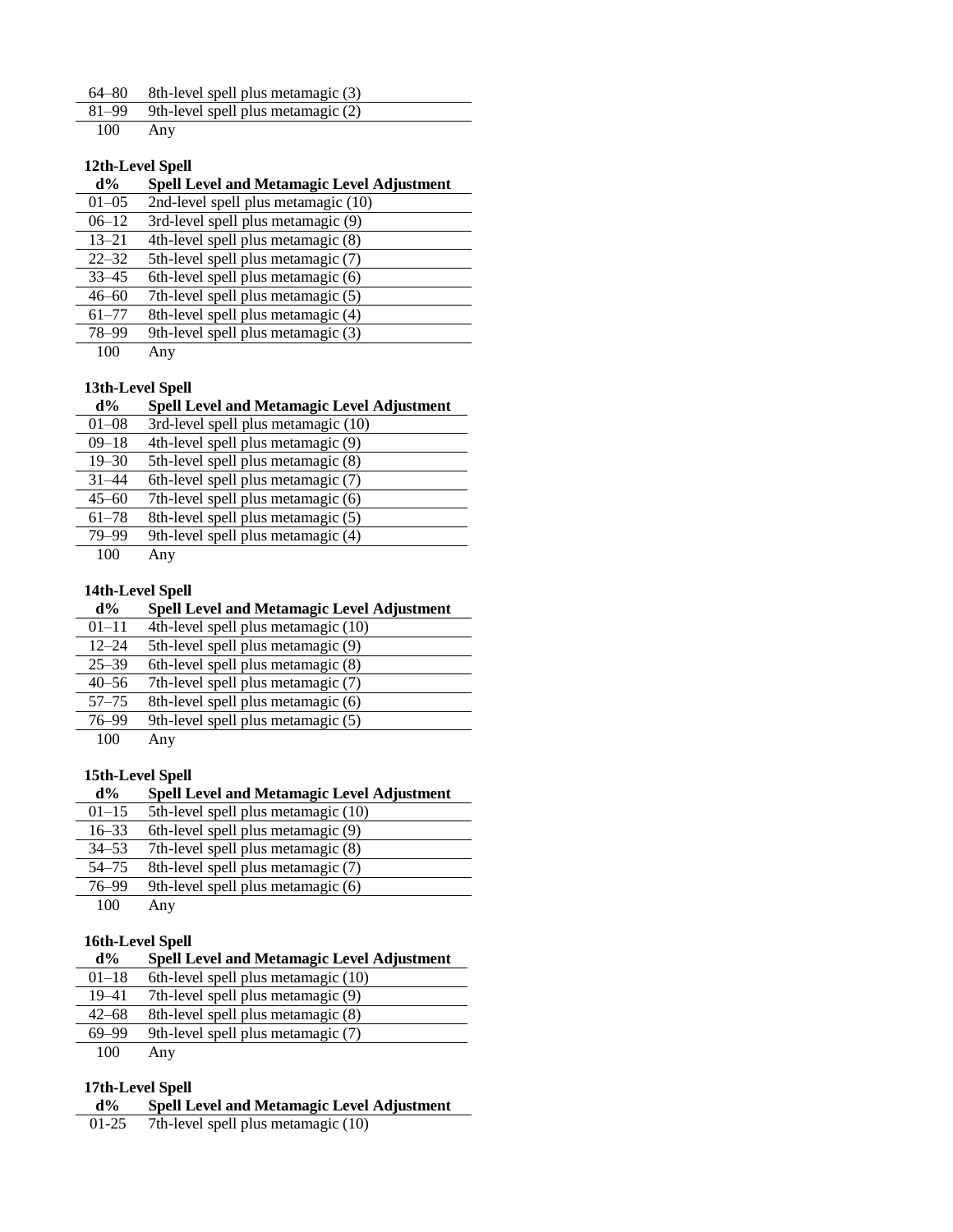|     | 26–60 8th-level spell plus metamagic (9)     |
|-----|----------------------------------------------|
|     | $61-99$ 9th-level spell plus metamagic $(8)$ |
| 100 | Any                                          |

### **18th-Level Spell**

| d% | <b>Spell Level and Metamagic Level Adjustment</b> |
|----|---------------------------------------------------|
|    |                                                   |

- 01–41 8th-level spell plus metamagic (10) 42–59 9th-level spell plus metamagic (9)
- 100 Any

### **19th-Level Spell d% Spell Level and Metamagic Level Adjustment**

01–99 9th-level spell plus metamagic (10)

100 Any

### **Table: Metamagic Level Adjustment to Spells Metamagic (1)**

| $d\%$      | <b>Metamagic Effects</b>    |
|------------|-----------------------------|
| $01 - 10$  | Enlarge Spell               |
| $21 - 40$  | Extend Spell                |
| $41 - 80$  | Heighten Spell $(+1$ level) |
| $81 - 100$ | Silent Spell                |

### **Metamagic (2)**

| $d\%$      | <b>Metamagic Effects</b>                                |
|------------|---------------------------------------------------------|
| $01 - 25$  | <b>Empower Spell</b>                                    |
| $26 - 50$  | Heighten Spell $(+2$ levels)                            |
| $51 - 55$  | Roll on Metamagic (1) and add Enlarge Spell             |
| $56 - 65$  | Roll on Metamagic (1) and add Extend Spell              |
| 66–90      | Roll on Metamagic (1) and add Heighten Spell (+1 level) |
| $91 - 100$ | Roll on Metamagic (1) and add Silent Spell              |

### **Metamagic (3)**

| $d\%$      | <b>Metamagic Effects</b>                                    |
|------------|-------------------------------------------------------------|
| $01 - 25$  | Heighten Spell $(+3$ levels)                                |
| $26 - 50$  | Maximize Spell                                              |
| $51 - 65$  | Roll on Metamagic (1) and add Empower Spell                 |
| $66 - 70$  | Roll on Metamagic (2) and add Enlarge Spell                 |
| $71 - 75$  | Roll on Metamagic (2) and add Extend Spell                  |
| $76 - 95$  | Roll on Metamagic $(2)$ and add Heighten Spell $(+1$ level) |
| $96 - 100$ | Roll on Metamagic (2) and add Silent Spell                  |

### **Metamagic (4)**

| $d\%$      | <b>Metamagic Effects</b>                                         |
|------------|------------------------------------------------------------------|
| $01-15$    | <b>Enhance Spell</b>                                             |
| $16 - 40$  | Heighten Spell (+4 levels)                                       |
| $41 - 55$  | Quicken Spell 56–65 Roll on Metamagic (1) and add Maximize Spell |
| $66 - 75$  | Roll on Metamagic (2) and add Empower Spell                      |
| $76 - 80$  | Roll on Metamagic (3) and add Enlarge Spell                      |
| $81 - 85$  | Roll on Metamagic (3) and add Extend Spell                       |
| $86 - 95$  | Roll on Metamagic $(3)$ and add Heighten Spell $(+1$ level)      |
| $96 - 100$ | Roll on Metamagic (3) and add Silent Spell                       |

### **Metamagic (5)**

| $d\%$     | <b>Metamagic Effects</b>                    |
|-----------|---------------------------------------------|
| $01 - 30$ | Heighten Spell $(+5$ levels)                |
| $31 - 40$ | Roll on Metamagic (1) and add Enhance Spell |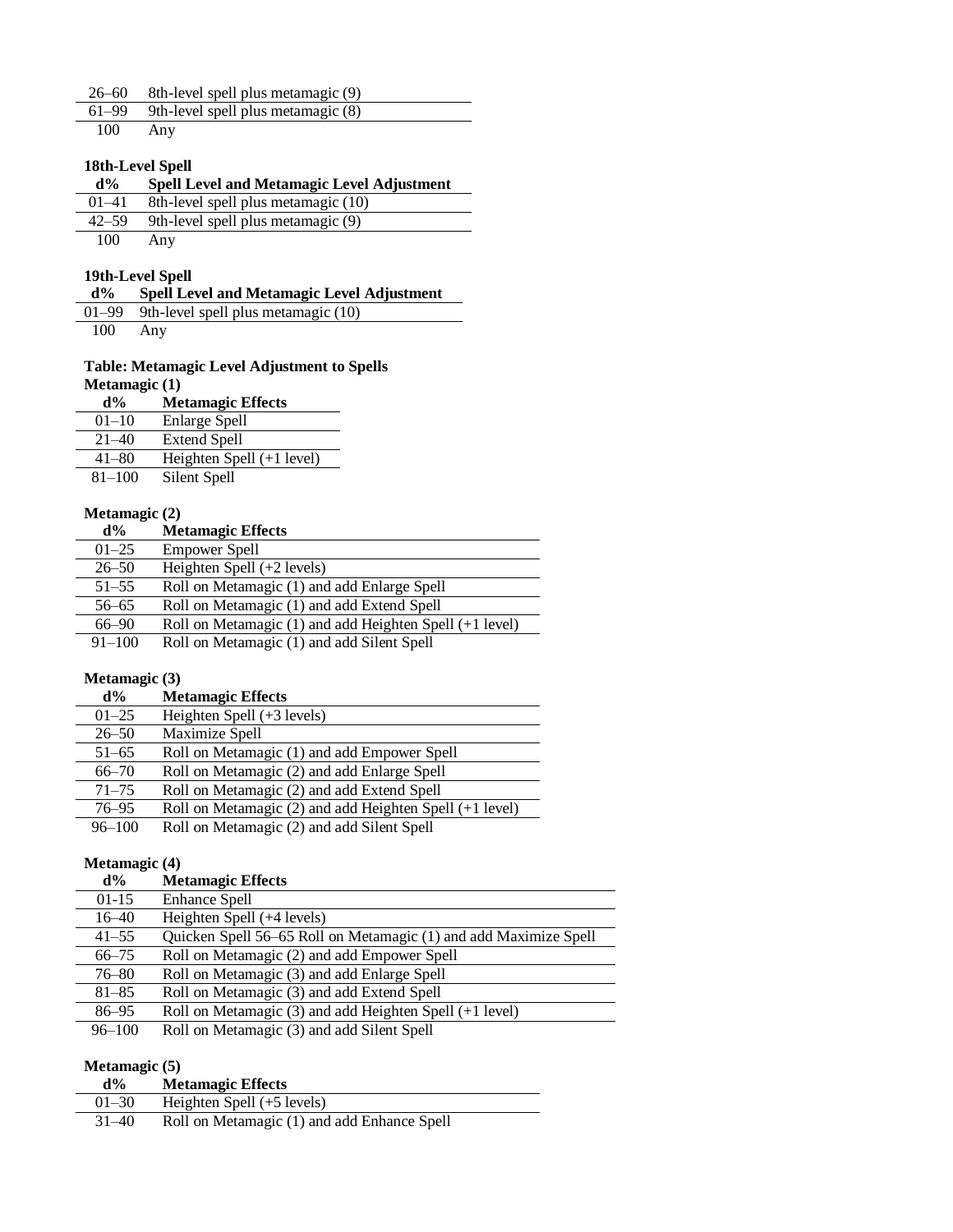| $41 - 55$  | Roll on Metamagic (1) and add Quicken Spell             |
|------------|---------------------------------------------------------|
| $56 - 65$  | Roll on Metamagic (2) and add Maximize Spell            |
| $66 - 75$  | Roll on Metamagic (3) and add Empower Spell             |
| $76 - 80$  | Roll on Metamagic (4) and add Enlarge Spell             |
| $81 - 85$  | Roll on Metamagic (4) and add Extend Spell              |
| $86 - 95$  | Roll on Metamagic (4) and add Heighten Spell (+1 level) |
| $96 - 100$ | Roll on Metamagic (4) and add Silent Spell              |

#### **Metamagic (6)**

| $d\%$      | <b>Metamagic Effects</b>                                |
|------------|---------------------------------------------------------|
| $01 - 30$  | Heighten Spell (+6 levels)                              |
| $31 - 40$  | Roll on Metamagic (2) and add Enhance Spell             |
| $41 - 55$  | Roll on Metamagic (2) and add Quicken Spell             |
| $56 - 65$  | Roll on Metamagic (3) and add Maximize Spell            |
| $66 - 75$  | Roll on Metamagic (4) and add Empower Spell             |
| $76 - 80$  | Roll on Metamagic (5) and add Enlarge Spell             |
| $81 - 85$  | Roll on Metamagic (5) and add Extend Spell              |
| $86 - 95$  | Roll on Metamagic (5) and add Heighten Spell (+1 level) |
| $96 - 100$ | Roll on Metamagic (5) and add Silent Spell              |

### **Metamagic (7)**

| Metamagic $(7)$ |                                                         |
|-----------------|---------------------------------------------------------|
| $d\%$           | <b>Metamagic Effects</b>                                |
| $01 - 25$       | Heighten Spell (+7 levels)                              |
| $26 - 45$       | <b>Intensify Spell</b>                                  |
| $46 - 55$       | Roll on Metamagic (3) and add Enhance Spell             |
| $56 - 65$       | Roll on Metamagic (3) and add Quicken Spell             |
| $66 - 75$       | Roll on Metamagic (4) and add Maximize Spell            |
| $76 - 80$       | Roll on Metamagic (5) and add Empower Spell             |
| $81 - 85$       | Roll on Metamagic (6) and add Enlarge Spell             |
| 86-90           | Roll on Metamagic (6) and add Extend Spell              |
| $91 - 95$       | Roll on Metamagic (6) and add Heighten Spell (+1 level) |
| $96 - 100$      | Roll on Metamagic (6) and add Silent Spell              |

### **Metamagic (8)**

| $d\%$      | <b>Metamagic Effects</b>                                    |
|------------|-------------------------------------------------------------|
| $01 - 30$  | Heighten Spell (+8 levels)                                  |
| $31 - 45$  | Roll on Metamagic (1) and add Intensify Spell               |
| $46 - 55$  | Roll on Metamagic (4) and add Enhance Spell                 |
| $56 - 65$  | Roll on Metamagic (4) and add Quicken Spell                 |
| $66 - 75$  | Roll on Metamagic (5) and add Maximize Spell                |
| $76 - 80$  | Roll on Metamagic (6) and add Empower Spell                 |
| $81 - 85$  | Roll on Metamagic (7) and add Enlarge Spell                 |
| $86 - 90$  | Roll on Metamagic (7) and add Extend Spell                  |
| $91 - 95$  | Roll on Metamagic $(7)$ and add Heighten Spell $(+1$ level) |
| $96 - 100$ | Roll on Metamagic (7) and add Silent Spell                  |

# **Metamagic (9)**

| $d\%$     | <b>Metamagic Effects</b>                      |
|-----------|-----------------------------------------------|
| $01 - 30$ | Heighten Spell $(+9$ levels)                  |
| $31 - 45$ | Roll on Metamagic (2) and add Intensify Spell |
| $46 - 55$ | Roll on Metamagic (5) and add Enhance Spell   |
| $56 - 65$ | Roll on Metamagic (5) and add Quicken Spell   |
| $66 - 75$ | Roll on Metamagic (6) and add Maximize Spell  |
| $76 - 80$ | Roll on Metamagic (7) and add Empower Spell   |
| $81 - 85$ | Roll on Metamagic (8) and add Enlarge Spell   |
| 86-90     | Roll on Metamagic (8) and add Extend Spell    |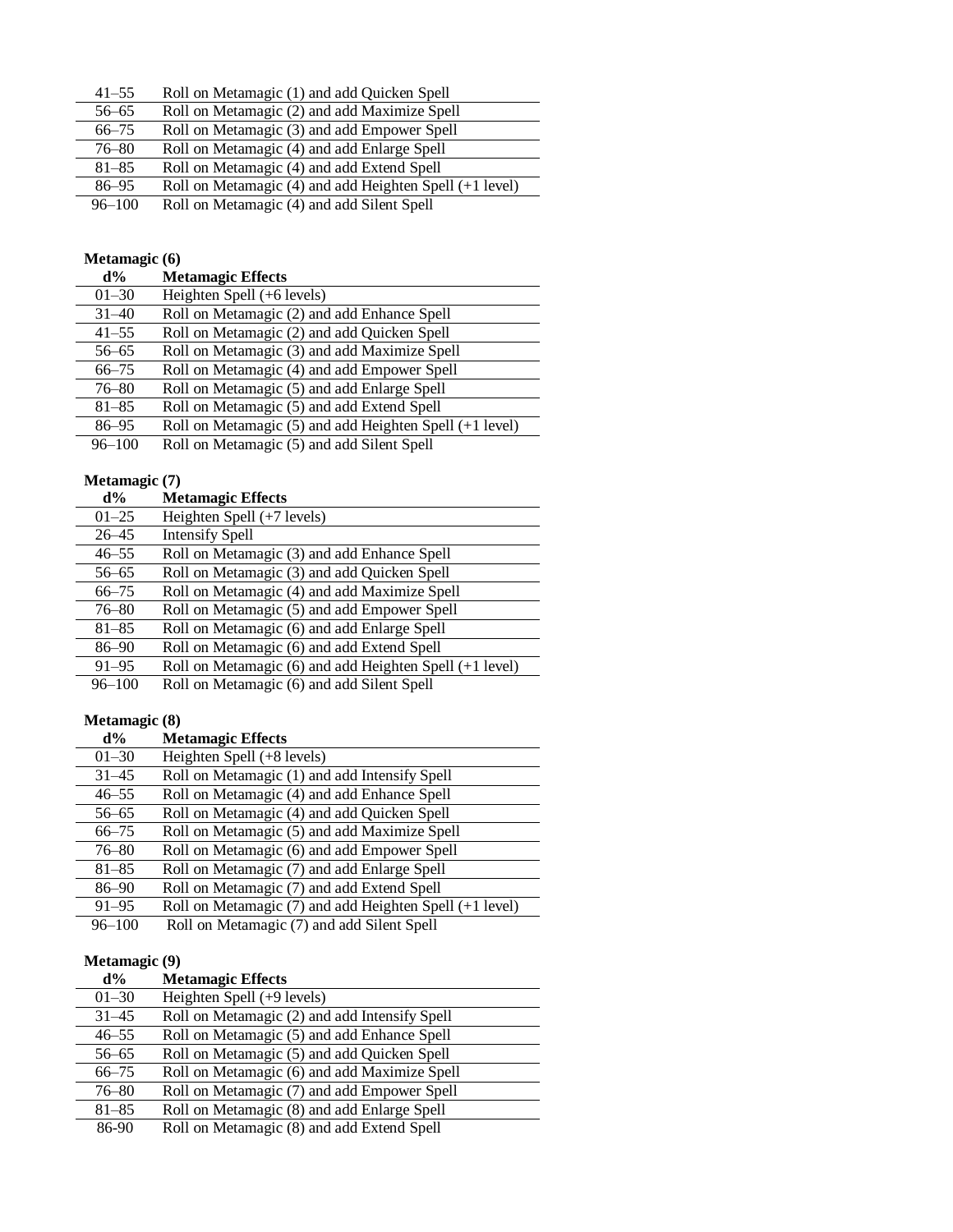91–95 Roll on Metamagic (8) and add Heighten Spell (+1 level)

96–100 Roll on Metamagic (8) and add Silent Spell

| Metamagic (10) |                                                         |
|----------------|---------------------------------------------------------|
| $d\%$          | <b>Metamagic Effects</b>                                |
| $01 - 30$      | Heighten Spell $(+10$ levels)                           |
| $31 - 45$      | Roll on Metamagic (3) and add Intensify Spell           |
| $46 - 55$      | Roll on Metamagic (6) and add Enhance Spell             |
| $56 - 65$      | Roll on Metamagic (6) and add Quicken Spell             |
| $66 - 75$      | Roll on Metamagic (7) and add Maximize Spell            |
| $76 - 80$      | Roll on Metamagic (8) and add Empower Spell             |
| $81 - 85$      | Roll on Metamagic (9) and add Enlarge Spell             |
| $86 - 90$      | Roll on Metamagic (9) and add Extend Spell              |
| $91 - 95$      | Roll on Metamagic (9) and add Heighten Spell (+1 level) |
| $96 - 100$     | Roll on Metamagic (9) and add Silent Spell              |

# STAFFS

Staffs have 50 charges when created, and they can't be recharged.

Staffs use the wielder's ability score and relevant feats to set the DC for saves against their spells in such cases where those values would be higher than the listed values for the staffs.

### **Table: Epic Staffs**

| $d\%$      | <b>Staff</b>   | <b>Market Price</b> |
|------------|----------------|---------------------|
| 01–09      | <i>Spheres</i> | 228,375 gp          |
| $10 - 18$  | Mighty force   | 265,000 gp          |
| $19 - 27$  | Walls          | 275,625 gp          |
| $28 - 36$  | Winter         | 292,500 gp          |
| $37 - 45$  | Prism          | 326,812 gp          |
| $46 - 54$  | Rapid barrage  | 417,750 gp          |
| $55 - 63$  | Planar might   | 460,000 gp          |
| 64–71      | Domination     | 464,400 gp          |
| $72 - 79$  | Fiery power    | 500,000 gp          |
| $80 - 87$  | Nature's fury  | 500,000 gp          |
| $88 - 95$  | Hierophants    | 501,187 gp          |
| $96 - 98$  | Cosmos         | 683,487 gp          |
| $99 - 100$ | Necromancy     | 1,505,312 gp        |

Epic Staff Descriptions

Standard epic staffs are described below.

**Cosmos:** This staff allows use of the following spells.

- *Chain lightning* (intensified, 1 charge, DC 29)
- *Meteor swarm* (intensified, 1 charge, DC 34)
- *Sunburst* (intensified, 1 charge, DC 32)

*Caster Level:* 27th; *Prerequisites:* Craft Staff, Craft Epic Staff, Intensify Spell, *chain lightning, meteor swarm, sunburst; Market Price:* 683,437 gp.

**Domination:** This staff allows use of the following heightened spells.

- *Dominate monster* (1 charge, DC 33)
- *Demand* (1 charge, DC 32)
- *Mass charm monster* (1 charge, DC 32)
- *Geas* (heightened, 1 charge, DC 33)

*Caster Level:* 21st; *Prerequisites:* Craft Staff, Craft Epic Staff, Heighten Spell, *demand, dominate monster, geas, mass charm monster; Market Price:* 464,400 gp.

**Fiery Power:** This +5 *flaming quarterstaff* grants its wielder fire resistance 30 whenever held. In addition, it has the following powers.

• *Wall of fire* (extended, 1 charge, DC 18)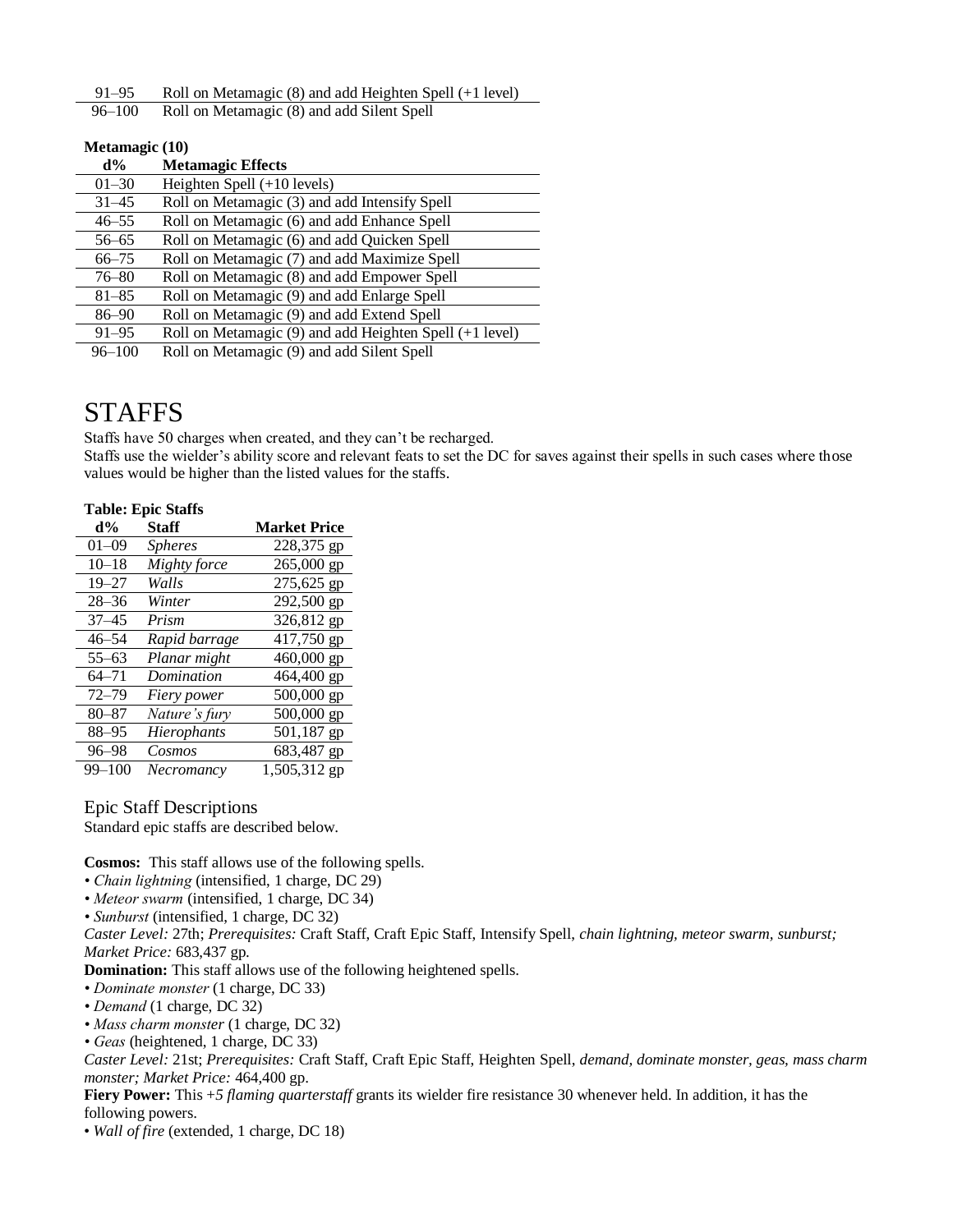• *Delayed blast fireball* (intensified to 240 points of damage, 2 charges, DC 22)

• *Meteor swarm*(heightened to 12th, 2 charges, DC 30)

• *Summon monster IX* (extended, 2 charges, elder fire elemental only) A *staff of fiery power* can be broken in a retributive strike. The breaking of the staff must be purposeful and declared by the wielder. All charges currently in the staff are instantly released in a 30-foot- radius globe. All within 10 feet of the broken staff take points of damage equal to eight times the number of charges in the staff, those between 11 feet and 20 feet away take six times the number of charges in damage, and those 21 feet to 30 feet distant take four times the number of charges in damage. Successful Reflex saving throws (DC 17) reduce the damage sustained by half. The character breaking the staff has a 50% chance of traveling to another plane of existence; if he or she does not, the explosive release of spell energy destroys him or her. After all charges are used up from the staff, it remains a +*5 quarterstaff* with no special abilities. (Once empty of charges, it cannot be broken in a retributive strike.)

*Caster Level:* 25th; *Prerequisites:* Craft Staff, Craft Epic Staff, Extend Spell, Heighten Spell, Improved Heighten Spell, Intensify Spell, Spell Focus (Evocation), *continual flame, delayed blast fireball, meteor swarm, protection from energy, summon monster IX, wall of fire; Market Price:* 500,000 gp.

**The Hierophants:** This staff allows use of the following spells.

- *Creeping doom* (enlarged, extended, 1 charge, DC 23)
- *Command plants* (enlarged, extended, 1 charge, DC 25)
- *Elemental swarm* (intensified, 2 charges, DC 34)
- *Shambler* (intensified, 2 charges, DC 34)

*Caster Level:* 27th; *Prerequisites:* Craft Staff, Craft Epic Staff, Enlarge Spell, Extend Spell, Intensify Spell, *creeping doom, command plants, elemental swarm, shambler; Market Price:* 501,187 gp.

**Mighty Force:** This staff has three powers.

• *Shield* (quickened, 1 charge, may be activated once per round)

• *Forcecage* (1 charge)

• *Crushing hand* (1 charge)

*Caster Level:* 21st; *Prerequisites:* Craft Staff, Craft Epic Staff, Quicken Spell, *crushing hand, forcecage, shield; Market Price:* 265,000 gp.

**Nature's Fury:** This +*5 aberration bane quarterstaff* allows use of the following spells.

- *Earthquake* (1 charge)
- *Whirlwind* (heightened to 10th level, 1 charge, DC 25)
- *Fire storm* (heightened to 10th level, 1 charge, DC 25)

After all charges are used up from a *staff of nature's fury,* it remains a +*5 quarterstaff* with no special abilities.

*Caster Level:* 21st; *Prerequisites:* Craft Staff, Craft Epic Staff, Heighten Spell, Improved Heighten Spell, *earthquake, fire storm, summon monster I* (or *summon nature's ally* I), *whirlwind; Market Price:* 500,000 gp.

**Necromancy:** This staff allows use of the following spells.

- *Circle of death* (intensified, 2 charges, DC 29)
- *Create greater undead* (1 charge)

*• Finger of death* (improved heightened to 16th, 2 charges, DC 34)

*• Soul bind* (improved heightened to 16th, 2 charges, DC 34). The soul trapped through the use of the *soul bind* spell is trapped in the staff rather than a gem. Only by breaking the staff can the souls be freed.

*Caster Level:* 27th; *Prerequisites:* Craft Staff, Craft Epic Staff, Intensify Spell, Heighten Spell, Improved Heighten Spell, *circle of death, create greater undead, finger of death, soul bind; Market Price:* 1,505,312 gp; *Cost to Create:* 1,290,156 gp + 14,303 XP.

**Planar Might:** The wielder of this powerful staff is immune to the effects of any planar alignment traits, as well as the positive-dominant and negative-dominant traits or a plane. It also allows use of the following spells.

- *Greater planar ally* (1 charge)
- *Greater planar binding* (1 charge)
- *Gate* (1 charge)

When using the *greater planar ally* power, the character must still bargain with the called creature.

In addition to its other powers, a *staff of planar might* is a +*5 outsider bane quarterstaff* (roll 1d4 to determine what alignment of outsiders the staff 's bane power works against: 1=chaotic, 2=evil, 3=good, 4=lawful). After all charges are used up from a *staff of planar might,* it remains a +*5 quarterstaff* with no special abilities.

*Caster Level:* 21st; *Prerequisites:* Craft Staff, Craft Epic Staff, *gate, greater planar ally, greater planar binding, protection from energy; Market Price:* 460,000 gp.

**Prism:** This staff allows use of the following spells.

- *Prismatic sphere* (extended, 1 charge, DC 25)
- *Prismatic spray* (extended, 1 charge, DC 22)
- *Prismatic wall* (extended, 1 charge, DC 23)

*Caster Level:* 21st; *Prerequisites:* Craft Staff, Craft Epic Staff, Extend Spell, *prismatic sphere, prismatic spray, prismatic*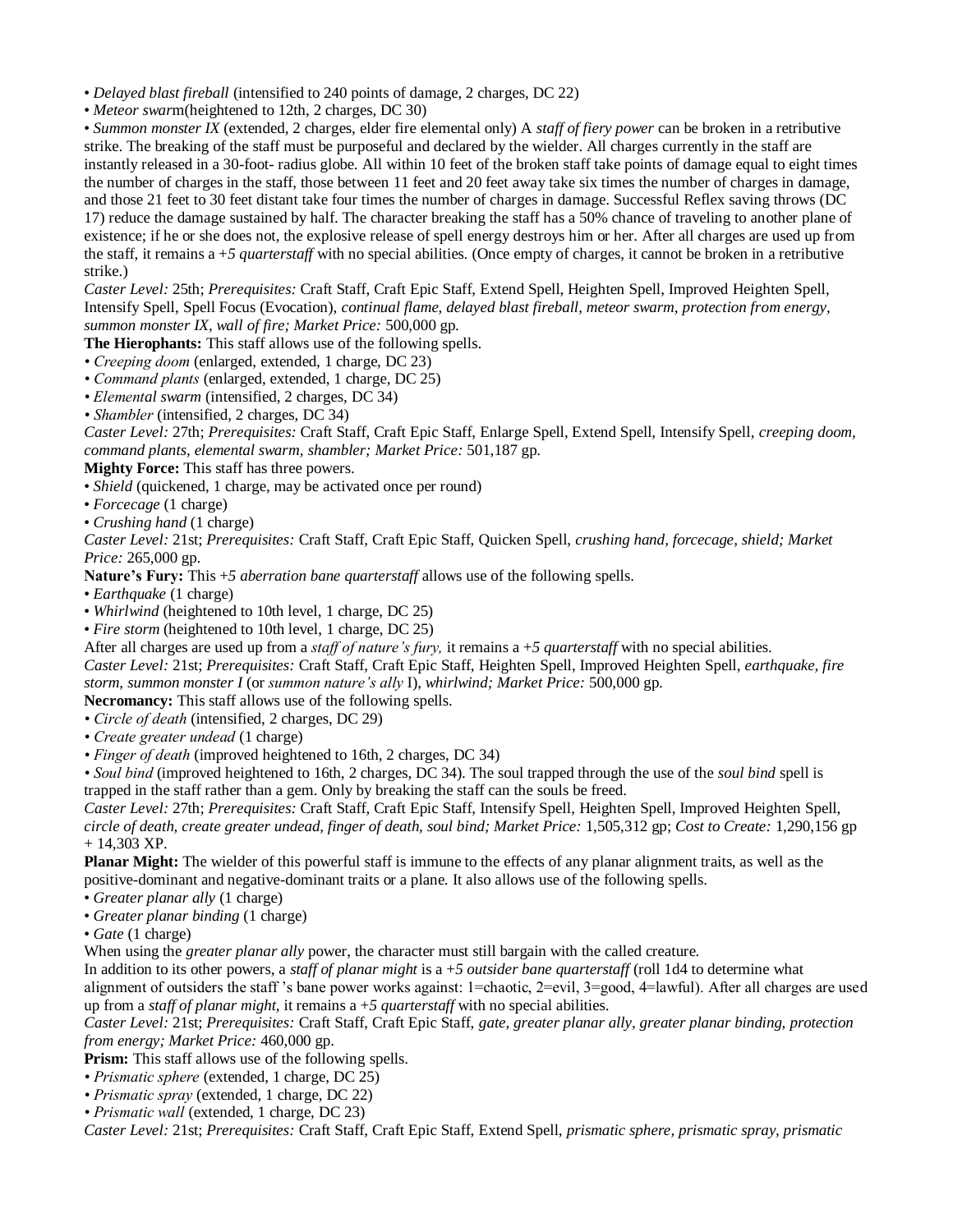*wall; Market Price:* 326,812 gp.

**Rapid Barrage:** Either of the staff's two powers can be activated as a free action (though the staff may only be activated once per round).

• *Magic missile* (intensified, quickened, 1 charge, 5 missiles dealing 10 points of damage each)

• *Fireball* (heightened to 6th, enhanced, quickened, 1 charge, 20d6 damage, DC 19)

*Caster Level:* 25th; *Prerequisites:* Craft Staff, Craft Epic Staff, Enhance Spell, Heighten Spell, Intensify Spell, Quicken Spell, *fireball, magic missile; Market Price:* 417,750 gp.

**Spheres:** This staff allows use of the following spells.

- *Freezing sphere* (1 charge, DC 19)
- *Resilient sphere* (1 charge, DC 16)
- *Telekinetic sphere* (1 charge, DC 22)

*Caster Level:* 21st; *Prerequisites:* Craft Staff, Craft Epic Staff, *freezing sphere, resilient sphere, telekinetic sphere; Market Price:* 228,375 gp.

**Walls:** This staff allows use of the following spells.

- *Wall of iron* (1 charge)
- *Wall of stone* (1 charge)
- *Wall of force* (1 charge)

*Caster Level:* 30th; *Prerequisites:* Craft Staff, Craft Epic Staff, Extend Spell, extended *wall of force, wall of iron, wall of stone; Market Price:* 275,625 gp.

**Winter:** This staff allows the use of the following spells.

- *Cone of cold* (intensified, 2 charges, DC 28)
- *Ice storm* (intensified, 2 charges, DC 26)
- *Freezing sphere* (intensified, 2 charges, DC 29)
- *Wall of ice* (1 charge)

*Caster Level:* 24th; *Prerequisites:* Craft Staff, Craft Epic Staff, Extend Spell, Intensify Spell, *cone of cold, ice storm, freezing sphere, wall of ice; Market Price:* 292,500 gp.

# WONDROUS ITEMS

Anyone can use a wondrous item unless specified otherwise in the item's description.

### **Table: Epic Wondrous Items**

| $d\%$     | <b>Wondrous Item</b>              | <b>Market Price</b> |
|-----------|-----------------------------------|---------------------|
| $01 - 02$ | Horseshoes of the peerless steed  | 217,000 gp          |
| $03 - 04$ | Mantle of great stealth           | 242,000 gp          |
| $05 - 06$ | <b>Boots of swiftness</b>         | 256,000 gp          |
| $07 - 08$ | Cabinet of feasting               | 288,000 gp          |
| $09 - 10$ | Mantle of epic spell resistance   | 290,000 gp          |
| $11 - 13$ | Cloak of epic resistance $+6$     | 360,000 gp          |
| $14 - 15$ | Gate key                          | 378,000 gp          |
| $16 - 18$ | Cloak of epic resistance $+7$     | 490,000 gp          |
| $19 - 21$ | Belt of epic strength $+8$        | 640,000 gp          |
| $22 - 24$ | Bracers of epic health $+8$       | 640,000 gp          |
| $25 - 27$ | Cloak of epic charisma $+8$       | 640,000 gp          |
| $28 - 30$ | Cloak of epic resistance $+8$     | 640,000 gp          |
| $31 - 33$ | Gloves of epic dexterity $+8$     | 640,000 gp          |
| $34 - 36$ | Headband of epic intellect $+8$   | $640,000$ gp        |
| $37 - 39$ | Periapt of epic wisdom $+8$       | 640,000 gp          |
| $40 - 42$ | Amulet of epic natural armor $+6$ | 720,000 gp          |
| $43 - 45$ | Cloak of epic resistance $+9$     | 810,000 gp          |
| $46 - 48$ | Amulet of epic natural armor $+7$ | 980,000 gp          |
| $49 - 51$ | Belt of epic strength $+10$       | 1,000,000 gp        |
| $52 - 54$ | Bracers of epic health $+10$      | 1,000,000 gp        |
| $55 - 57$ | Cloak of epic charisma $+10$      | 1,000,000 gp        |
| 58–59     | Cloak of epic resistance $+10$    | 1,000,000 gp        |
| $60 - 62$ | Gloves of epic dexterity $+10$    | 1,000,000 gp        |
| $63 - 65$ | Headband of epic intellect $+10$  | 1,000,000 gp        |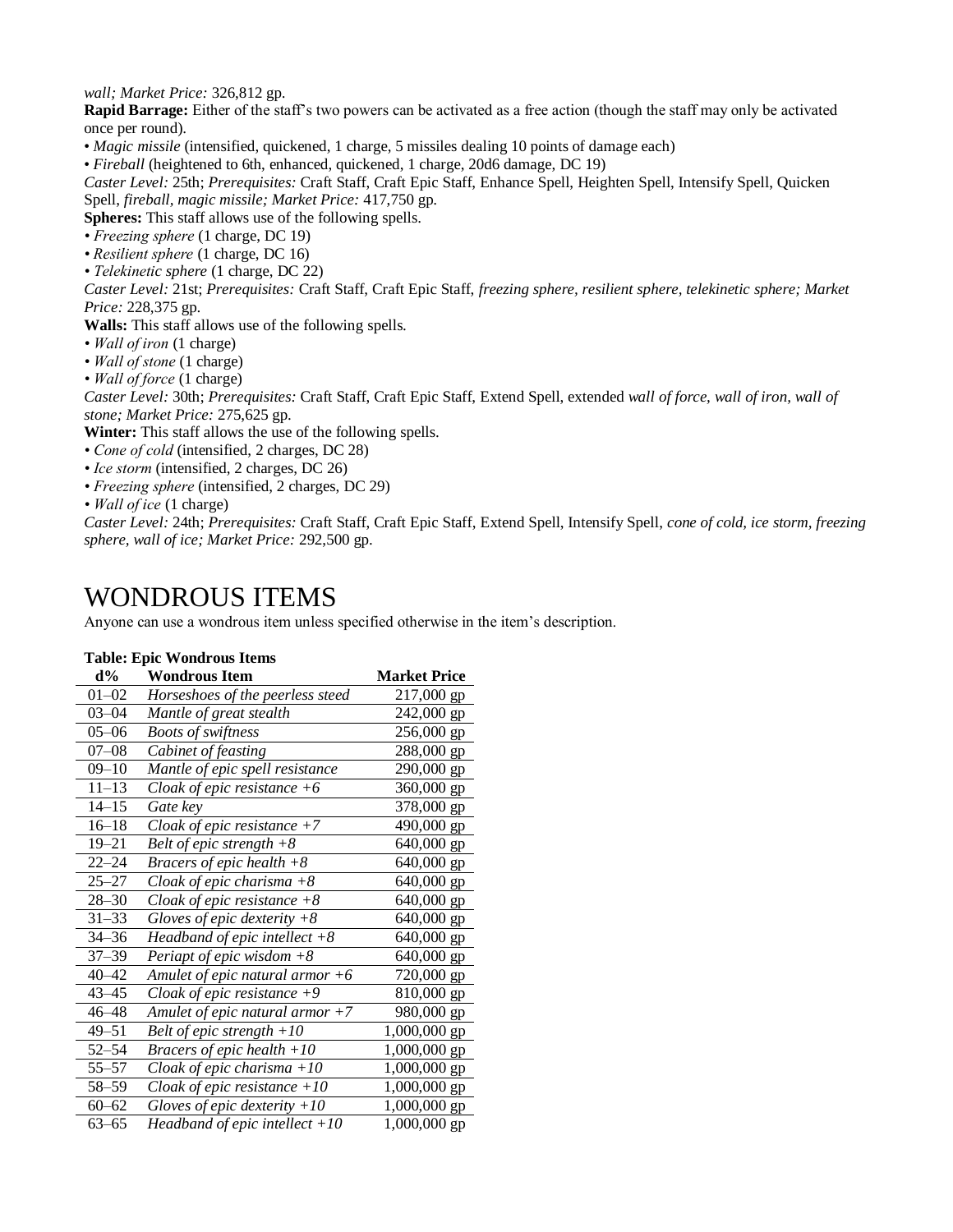| $66 - 68$  | Periapt of epic wisdom $+10$        | 1,000,000 gp |
|------------|-------------------------------------|--------------|
| $69 - 71$  | <i>Bracers of epic armor</i> $+11$  | 1,210,000 gp |
| $72 - 74$  | Amulet of epic natural armor $+8$   | 1,280,000 gp |
| $75 - 76$  | Belt of epic strength $+12$         | 1,440,000 gp |
| $77 - 78$  | <i>Bracers of epic armor</i> $+12$  | 1,440,000 gp |
| $79 - 80$  | <i>Bracers of epic health</i> $+12$ | 1,440,000 gp |
| $81 - 82$  | Cloak of epic charisma $+12$        | 1,440,000 gp |
| $83 - 84$  | Gloves of epic dexterity $+12$      | 1,440,000 gp |
| $85 - 86$  | Headband of epic intellect $+12$    | 1,440,000 gp |
| $87 - 88$  | Periapt of epic wisdom $+12$        | 1,440,000 gp |
| $89 - 90$  | Amulet of epic natural armor $+9$   | 1,620,000 gp |
| $91 - 92$  | <i>Bracers of epic armor</i> $+13$  | 1,690,000 gp |
| $93 - 94$  | <i>Bracers of epic armor</i> $+14$  | 1,960,000 gp |
| $95 - 96$  | Amulet of epic natural armor $+10$  | 2,000,000 gp |
| $97 - 98$  | <i>Bracers of epic armor</i> $+15$  | 2,250,000 gp |
| $99 - 100$ | Bracers of relentless might         | 4,384,000 gp |

Epic Wondrous Item Descriptions

Standard epic wondrous items are described below.

**Amulet of Epic Natural Armor:** This amulet toughens the wearer's body and flesh, giving him or her an enhancement bonus to his or her natural armor of +6 or higher, depending on the type of amulet.

*Caster Level:* 20th; *Prerequisites:* Craft Wondrous Item, Craft Epic Wondrous Item, *barkskin,* creator's caster level must be three times the amulet's bonus; *Market Price:* 720,000 gp (+6), 980,000 gp (+7), 1,280,000 gp (+8), 1,620,000 gp (+9), 2,000,000 gp (+10); *Weight:* —.

**Belt of Epic Strength:** This belt adds an enhancement bonus of  $+8$  or higher to the wearer's Strength score. *Caster Level:* 20th; *Prerequisites:* Craft Wondrous Item, Craft Epic Wondrous Item, *bull's strength; Market Price:* 640,000 gp (+8), 1,000,000 gp (+10), 1,440,000 gp (+12); *Weight:* 1 lb.

**Boots of Swiftness:** These shoes grant their wearer a +6 enhancement bonus to Dexterity. The wearer's speed doubles (this does not stack with any magical or supernatural enhancement to speed), he or she gains the evasion ability (as the rogue class feature), and the wearer's jumping distance is not limited by his or her height. The wearer gains a +20 competence bonus on Balance, Climb, Jump, and Tumble checks. Three times per day, the wearer can utter a command word to activate the boots' *haste* power (as the *haste* spell, lasts 20 rounds).

*Caster Level:* 20th; *Prerequisites:* Craft Wondrous Item, Craft Epic Wondrous Item, *cat's grace, expeditious retreat, haste, jump; Market Price:* 256,000 gp; *Weight:* 1 lb.

**Bracers of Epic Armor:** These items surround the wearer with an invisible but tangible field of force, granting him or her an armor bonus of +11 or higher, just as though he or she were wearing armor. Both bracers must be worn for the magic to be effective.

*Caster Level:* 20th; *Prerequisites:* Craft Wondrous Item, Craft Epic Wondrous Item, *mage armor,* creator's caster level must be twice the bracers' bonus; *Market Price:* 1,210,000 (+11), 1,440,000 (+12), 1,690,000 gp (+13), 1,960,000 (+14), 2,250,000 gp (+15); *Weight:* 1 lb.

**Bracers of Epic Health:** These grant the wearer an enhancement bonus of +8 or higher to Constitution. *Caster Level:* 20th; *Prerequisites:* Craft Wondrous Item, Craft Epic Wondrous Item, *endurance; Market Price:* 640,000 gp

(+8), 1,000,000 gp (+10), 1,440,000 gp (+12); *Weight:* 1 lb.

**Bracers of Relentless Might:** These bracers grant a +12 enhancement bonus to the wearer's Strength and Constitution. The wearer is treated as two size categories larger than normal (to a maximum of Colossal) for purposes of combat-related opposed checks that apply a modifier based on size, such as bull rush, grapple, and trip.

*Caster Level:* 20th; *Prerequisites:* Craft Wondrous Item, Craft Epic Wondrous Item, *bull's strength, endurance, enlarge; Market Price:* 4,384,000 gp; *Weight:* 1 lb.

**Cabinet of Feasting:** This cabinet has the ability to produce a feast for up to forty people, three times per day. Merely opening the doors of the cabinet reveals platters of food of all types and flavors of the very freshest sort. The meal has all the qualities and benefits of that produced by a *heroes' feast* spell.

*Caster Level:* 40th; *Prerequisites:* Craft Wondrous Item, Craft Epic Wondrous Item, *heroes' feast; Market Price:* 288,000 gp; *Weight:* 20 lb.

**Cloak of Epic Charisma:** When worn, this cloak grants a +8 or higher enhancement bonus to a character's Charisma score. *Caster Level:* 20th; *Prerequisites:* Craft Wondrous Item, Craft Epic Wondrous Item, *charm monster; Market Price:* 640,000 gp (+8), 1,000,000 gp (+10), 1,440,000 gp (+12); *Weight:* 1 lb.

**Cloak of Epic Resistance:** These garments offer magic protection in the form of a +6 or higher resistance bonus on all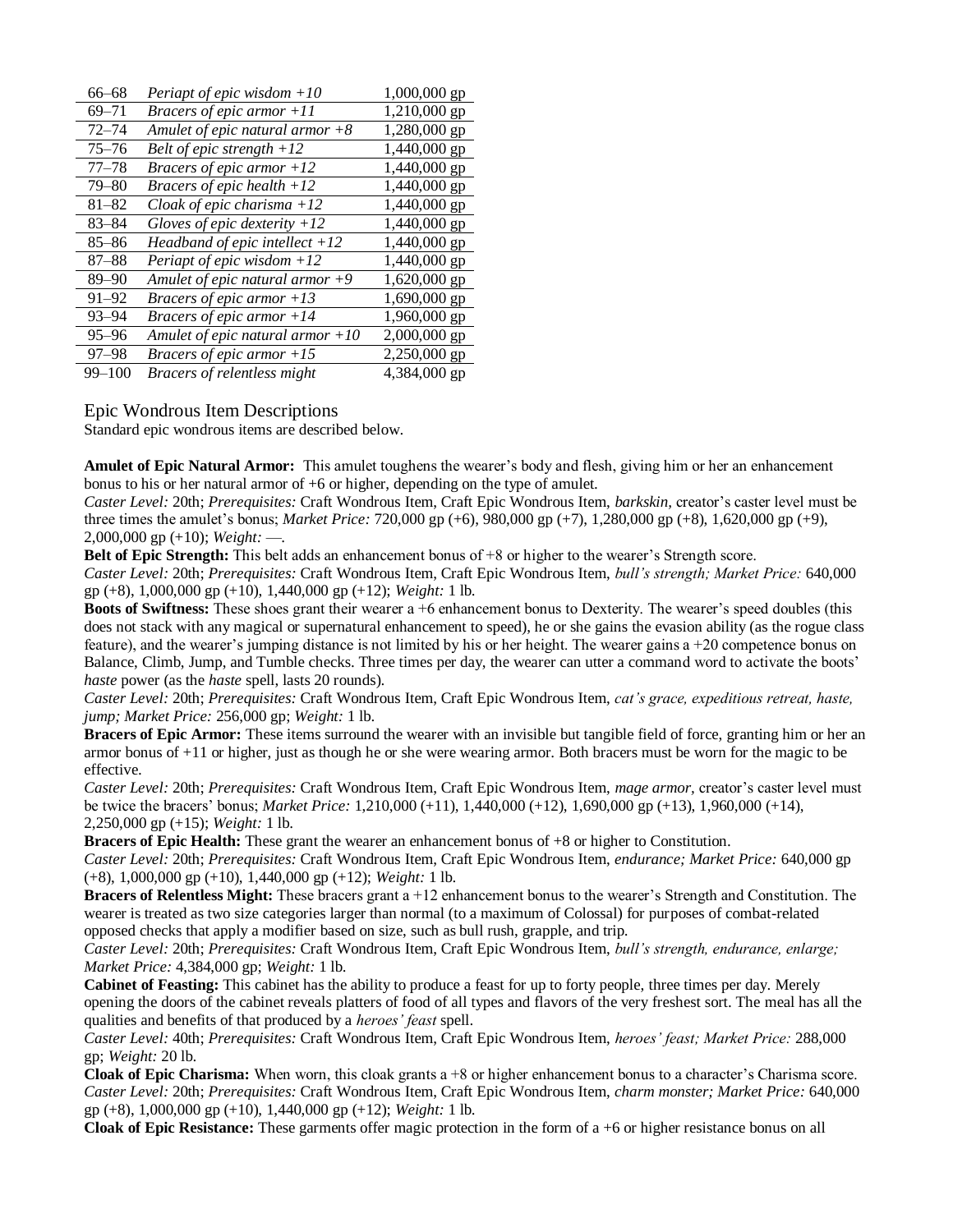saving throws (Fortitude, Reflex, and Will).

*Caster Level:* 20th; *Prerequisites:* Craft Wondrous Item, Craft Epic Wondrous Item, *resistance,* creator's caster level must be three times the cloak's bonus; *Market Price:* 360,000 (+6), 490,000 (+7), 640,000 gp (+8), 810,000 (+9), 1,000,000 gp (+10); *Weight:* 1 lb.

**Gate Key:** When properly operated, the gate key can be used to attune any bounded space, such as a doorway or a cave opening, to another bounded space on another plane of existence previously visited by the wielder. When two bounded spaces are attuned, an interdimensional portal springs up at each location, and the two portals are connected. When the wielder creates a pair of portals, he or she also establishes the necessary key that travelers must have to access the portal. Possible keys include nothing, a pearl, a particular hair color, or even the *gate key* itself. Up to sixty different pairs of portals can be attuned in this manner. Once all sixty pairs of portals are created, the key cannot create additional gates, though it may still be the necessary key to access some or all of the portals. To any creature without the proper key, the interdimensional portals are not visible (through *true seeing* or similar magic reveals their presence).

*Caster Level:* 21st; *Prerequisites:* Craft Wondrous Item, Craft Epic Wondrous Item, *gate; Market Price:* 378,000 gp; *Weight:*  1 lb.

**Gloves of Epic Dexterity:** These gloves add an enhancement bonus of +8 or higher to the wearer's Dexterity score. *Caster Level:* 20th; *Prerequisites:* Craft Wondrous Item, Craft Epic Wondrous Item, *cat's grace; Market Price:* 640,000 gp (+8), 1,000,000 gp (+10), 1,440,000 gp (+12); *Weight:* —.

Headband of Epic Intellect: This headband adds an enhancement bonus of +8 or higher to the wearer's Intelligence score. *Caster Level:* 20th; *Prerequisites:* Craft Wondrous Item, Craft Epic Wondrous Item, *commune* or *legend lore; Market Price:*  640,000 gp (+8), 1,000,000 gp (+10), 1,440,000 gp (+12); *Weight:* —.

**Horseshoes of the Peerless Steed:** These horseshoes magically adhere to the feet of any hoofed creature. Anyone riding the creature gains a +10 competence bonus on Ride checks and is treated as having ranks in the appropriate Ride skill (and thus does not take the –5 penalty for riding an unfamiliar mount). The horseshoes grant the creature (or its rider, as appropriate) the effects of the Trample, Ride-By Attack, and Spirited Charge feats. The wearer of the horseshoes gains spell resistance 32 against enchantment effects. In addition, the ground speed of the creature wearing the horseshoes doubles.

*Caster Level:* 20th; *Prerequisites:* Craft Wondrous Item, Craft Epic Wondrous Item, Ride skill, *haste, spell resistance; Market Price:* 217,000 gp; *Weight:* 1 lb. each.

**Mantle of Epic Spell Resistance:** This garment is worn over normal clothing or armor. It grants the wearer spell resistance 40.

*Caster Level:* 29th; *Prerequisites:* Craft Wondrous Item, Craft Epic Wondrous Item, *spell resistance; Market Price:* 290,000 gp. *Weight:* 1 lb.

**Mantle of Great Stealth:** The wearer of this cloak gains a +30 bonus on Hide and Move Silently checks. The wearer's outline is blurry and indistinct, granting concealment (20% miss chance) at all times (as the *blur* spell). The mantle also grants nondetection to its wearer (as the spell).

*Caster Level:* 20th; *Prerequisites:* Craft Wondrous Item, Craft Epic Wondrous Item, *blur, invisibility, nondetection, silence; Market Price:* 242,000 gp; *Weight:* 1 lb.

**Periapt of Epic Wisdom:** This large pearl set on a chain grants an enhancement bonus of +8 or higher to the wearer's Wisdom score.

*Caster Level:* 20th; *Prerequisites:* Craft Wondrous Item, Craft Epic Wondrous Item, *commune* or *legend lore; Market Price:*  640,000 gp (+8), 1,000,000 gp (+10), 1,440,000 gp (+12); *Weight:* —.

# INTELLIGENT ITEMS

Just like nonepic magic items, epic magic items sometimes possess intelligence of their own. Such items are fully sentient and should be treated as NPCs. The Random Epic Magic Items section details the chances that epic armor, shields, rings, rods, staffs, wondrous items, and weapons might be intelligent. In short, a ring, rod, staff, wondrous item, armor, or shield has a 1% chance to be intelligent, a ranged weapon has a 5% chance to be intelligent, and a melee weapon has a 15% chance to be intelligent. Rather than using the tables for nonepic items*,* use the tables below to determine the properties of an intelligent item: the number of powers, unusual properties, alignment, and special purpose of the item (if any). Of the three mental ability scores, two scores are favored (2d6 + some number) and one is completely random (3d6). Choose which scores get assigned which number, or roll 1d4 and determine randomly according to the following table.

### **Table: Mental Ability Scores for Intelligent Items**

| 1d4 |              | <b>High Score Medium Score Low Score</b> |          |
|-----|--------------|------------------------------------------|----------|
|     | Intelligence | Charisma                                 | Wisdom   |
| 2   | Intelligence | Wisdom                                   | Charisma |
|     | Wisdom       | Intelligence                             | Charisma |
|     | Charisma     | Intelligence                             | Wisdom   |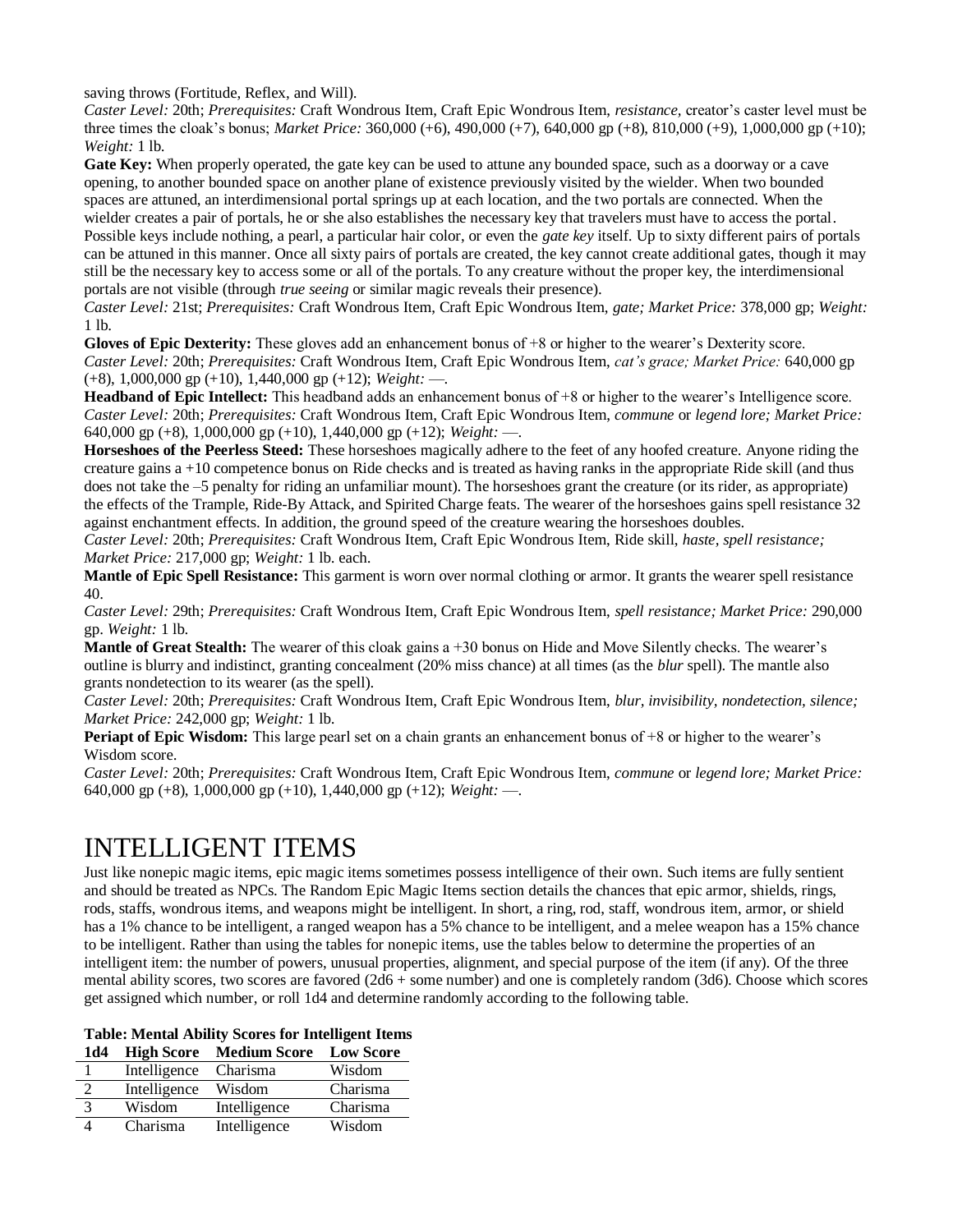The first step in determining the properties of a random intelligent epic magic item is to determine its general capabilities. These are found by rolling d% and consulting Table: Epic Items Intelligence, Wisdom, Charisma, and Capabilities.

| $d\%$      | <b>Ability Scores</b>                         | <b>Capabilities</b>                                                                 |
|------------|-----------------------------------------------|-------------------------------------------------------------------------------------|
| $01 - 22$  | Two $2d6+10$ , one $3d6$                      | Three primary abilities, one extraordinary power                                    |
| $23 - 40$  | Two $2d6+11$ , one $3d6$                      | Three primary abilities, two extraordinary powers                                   |
| $41 - 54$  | Two $2d6+12$ , one $3d6$                      | Four primary abilities, two extraordinary powers                                    |
| $55 - 64$  | Two $2d6+14$ , one $3d6$                      | Four primary abilities, three extraordinary powers                                  |
| $65 - 71$  | Two $2d6+16$ , one $3d6$                      | Four primary abilities, three extraordinary powers, one awesome power               |
| $72 - 73$  | Two $2d6+18$ , one $3d6$                      | Four primary abilities, three extraordinary powers, two awesome powers              |
| 74         | Roll again, but add 1d6 to each ability score |                                                                                     |
| $75 - 100$ |                                               | Use nonepic magic item Table: Item Intelligence, Wisdom, Charisma, and Capabilities |
|            |                                               |                                                                                     |

| Table: Epic Item Intelligence, Wisdom, Charisma, and Capabilities |  |  |  |  |
|-------------------------------------------------------------------|--|--|--|--|
|-------------------------------------------------------------------|--|--|--|--|

1 Cumulative if rolled multiple times.

### MARKET PRICE MODIFIER

To find the market price for an epic magic item, use these expanded guidelines, adjusting as necessary to find an appropriate final price. Each point of Intelligence bonus, Wisdom bonus, or Charisma bonus increases the item's market price by 400 gp. Any form of communication possessed by the item increases its market price by the number shown on Table: Epic Item Communication. Each primary ability possessed by the item increases its market price by 2,000 to 10,000 gp (average 6,000 gp). Each extraordinary ability possessed by the item increases its market price by 15,000 to 35,000 gp (average 25,000 gp). A special purpose increases the item's market price by 50,000 gp. An awesome power increases the item's market price by 100,000 gp.

### INTELLIGENT ITEM ALIGNMENT

Any item with Intelligence has an alignment. Make sure that the alignment choosen or determine randomly (using Table: Item Alignment) matches any alignment-oriented special abilities of the item. Any character whose alignment is not compatible with that of the item gains one negative level for every 10 points of the weapon's Ego (see Item Ego, below) if he or she so much as picks up the item. Although this never results in actual level loss, the negative levels remain as long as the item is in hand and cannot be overcome in any way (including *restoration* spells). These negative levels are cumulative with any other penalties the item might already place on inappropriate wielders.

|  |  | <b>Table: Item Alignment</b> |
|--|--|------------------------------|
|--|--|------------------------------|

| $d\%$      | <b>Alignment of Item</b>                         |
|------------|--------------------------------------------------|
| $01 - 05$  | Chaotic good                                     |
| $06 - 15$  | $\overline{\text{Chaotic}}$ neutral <sup>1</sup> |
| $16 - 20$  | Chaotic evil                                     |
| $21 - 25$  | Neutral evil <sup>1</sup>                        |
| $26 - 30$  | Lawful evil                                      |
| $31 - 55$  | Lawful good                                      |
| $56 - 60$  | Lawful neutral <sup>1</sup>                      |
| $61 - 80$  | Neutral $good1$                                  |
| $81 - 100$ | Neutral                                          |

1 The item can also be used by any character whose alignment corresponds to the nonneutral portion of the item's alignment (in other words, chaotic, evil, good, or lawful). Thus, any chaotic character (CG, CN, CE) can use an item with chaotic neutral alignment.

### ITEM COMMUNICATION

Like a character, an intelligent item speaks Common plus one language per point of Intelligence bonus. Choose appropriate languages, taking into account the item's origin and purposes. An item with multiple modes of communication can use any of its modes at will.

#### **Table: Epic Item Communication**

| $d\%$              | <b>Communication Mode</b> | <b>Market Price Modifier</b> |
|--------------------|---------------------------|------------------------------|
| $_{01-10}$         | Semiempathy               | 1.000<br>$\sigma$ n          |
| 11 25<br>$11 - 33$ | Empathy                   | $+2,000$ gp                  |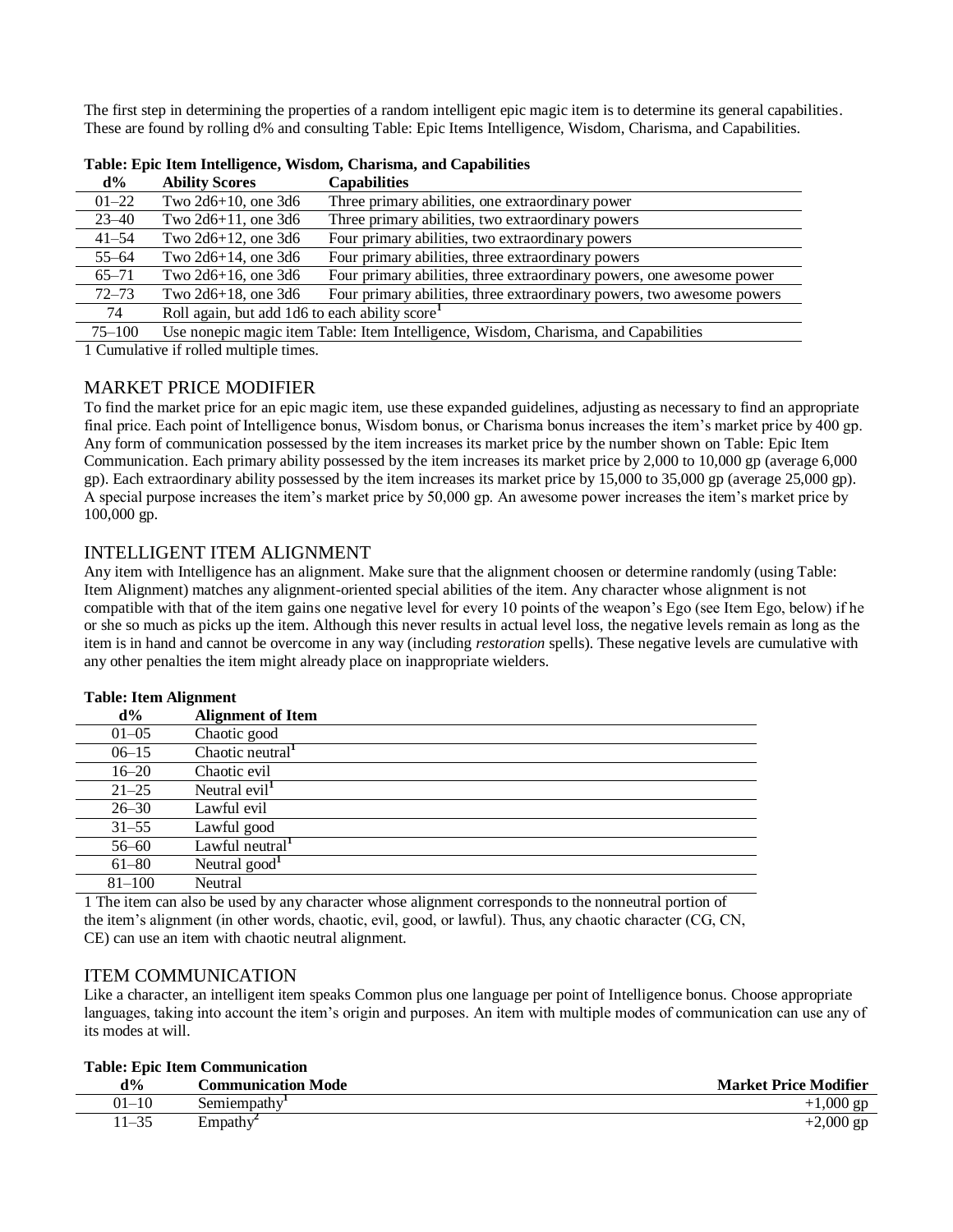| $36 - 75$ | Speech <sup>3</sup>                                                                                    | $+3,000$ gp |
|-----------|--------------------------------------------------------------------------------------------------------|-------------|
| $76 - 85$ | Telepathy <sup>*</sup>                                                                                 | $+5,000$ gp |
| 86-100    | Speech <sup>3</sup> and telepath $v^4$                                                                 | $+8,000$ gp |
|           | The possessor receives some signal (a throb or tingle, for example) when the item's ability functions. |             |

2 The possessor feels urges and sometimes emotions from the item that encourage or discourage certain courses of action.

3 Speaks Common plus one language per point of Intelligence bonus. Roll d%: 01–05, the item cannot read any languages; 06–75, the item can read any language it can speak  $(+1,000$  gp to market price); 76–90, it can read all languages  $(+2,000$  gp to market price); 91–100, it can read all languages as well as *read magic* (+3,000 gp to market price).

4 The item can communicate silently with any wielder who has an Intelligence of 1 or higher, regardless of any language barrier.

### INTELLIGENT ITEM ABILITIES

Using the number of capabilities determined above, find the item's specific abilities by rolling on the appropriate tables below.

### **Table: Intelligent Item Primary Abilities**

| $d\%$     | <b>Primary Ability</b>                                              |
|-----------|---------------------------------------------------------------------|
| $01 - 04$ | Item has 10 ranks in Intuit Direction                               |
| $05 - 08$ | Item has 10 ranks in Sense Motive                                   |
| $09 - 12$ | Wielder has free use of Combat Reflexes                             |
| $13 - 16$ | Wielder has free use of Blind-Fight                                 |
| $17 - 20$ | Wielder has free use of Improved Initiative                         |
| $21 - 24$ | Wielder has free use of Mobility                                    |
| $25 - 28$ | Wielder has free use of Sunder                                      |
| $29 - 32$ | Wielder has free use of Expertise                                   |
| $33 - 39$ | Detect [opposing alignment] at will                                 |
| $40 - 42$ | Find traps at will                                                  |
| $43 - 47$ | Detect secret doors at will                                         |
| 48–54     | Detect magic at will                                                |
| $55 - 57$ | Wielder has free use of uncanny dodge (as a 5th-level barbarian)    |
| $58 - 60$ | Wielder has free use of evasion                                     |
| $61 - 65$ | Wielder can use see invisibility at will                            |
| $66 - 70$ | Cure light wounds (1d8+5) on wielder 1/day                          |
| $71 - 75$ | Feather fall on wielder 1/day                                       |
| 76        | Locate object in a 120-ft. radius                                   |
| 77        | Wielder does not need to sleep                                      |
| 78        | Wielder does not need to breathe                                    |
| 79        | Jump for 20 minutes on wielder 1/day                                |
| 80        | Spider climb for 20 minutes on wielder 1/day                        |
| 81-90     | Roll twice again on this table                                      |
| 100       | $\ddot{\phantom{0}}$<br>$-11 - 11$<br>$\cdot$<br>$\mathbf{I}$<br>n. |

91–100 Roll on Table: Intelligent Item Extraordinary Powers instead

If the same ability is rolled twice or more, the range, frequency, or effectiveness of the power is doubled, tripled, and so on. All abilities function only when the item is held, drawn, or otherwise brandished and the possessor is concentrating on the desired result. Activating a power is a standard action, but using a free feat is not. Feats may be used regardless of prerequisites, but the item still must be held and drawn (or worn, in the case of such items). An intelligent item might activate a power on its own.

### **Table: Intelligent Item Extraordinary Powers**

| $d\%$     | <b>Extraordinary Power</b>                                          | <b>Uses</b> |
|-----------|---------------------------------------------------------------------|-------------|
| $01 - 05$ | <i>Charm person</i> (DC 11 $^1$ ) on contact                        | 3/day       |
| $06 - 10$ | <i>Clairaudience/clairvoyance</i> (100-ft. range, 1 minute per use) | 3/day       |
| $11 - 15$ | <i>Magic missile</i> (200-ft. range, 3 missiles)                    | 3/day       |
| $16 - 20$ | <i>Shield</i> on wielder                                            | 3/day       |
| $21 - 25$ | <i>Detect thoughts</i> (100-ft. range, 1 minute per use)            | 3/day       |
| $26 - 30$ | <i>Levitation</i> (wielder only, 10 minute duration)                | 3/day       |
| $31 - 35$ | <i>Invisibility</i> (wielder only, up to 30 minutes per use)        | 3/day       |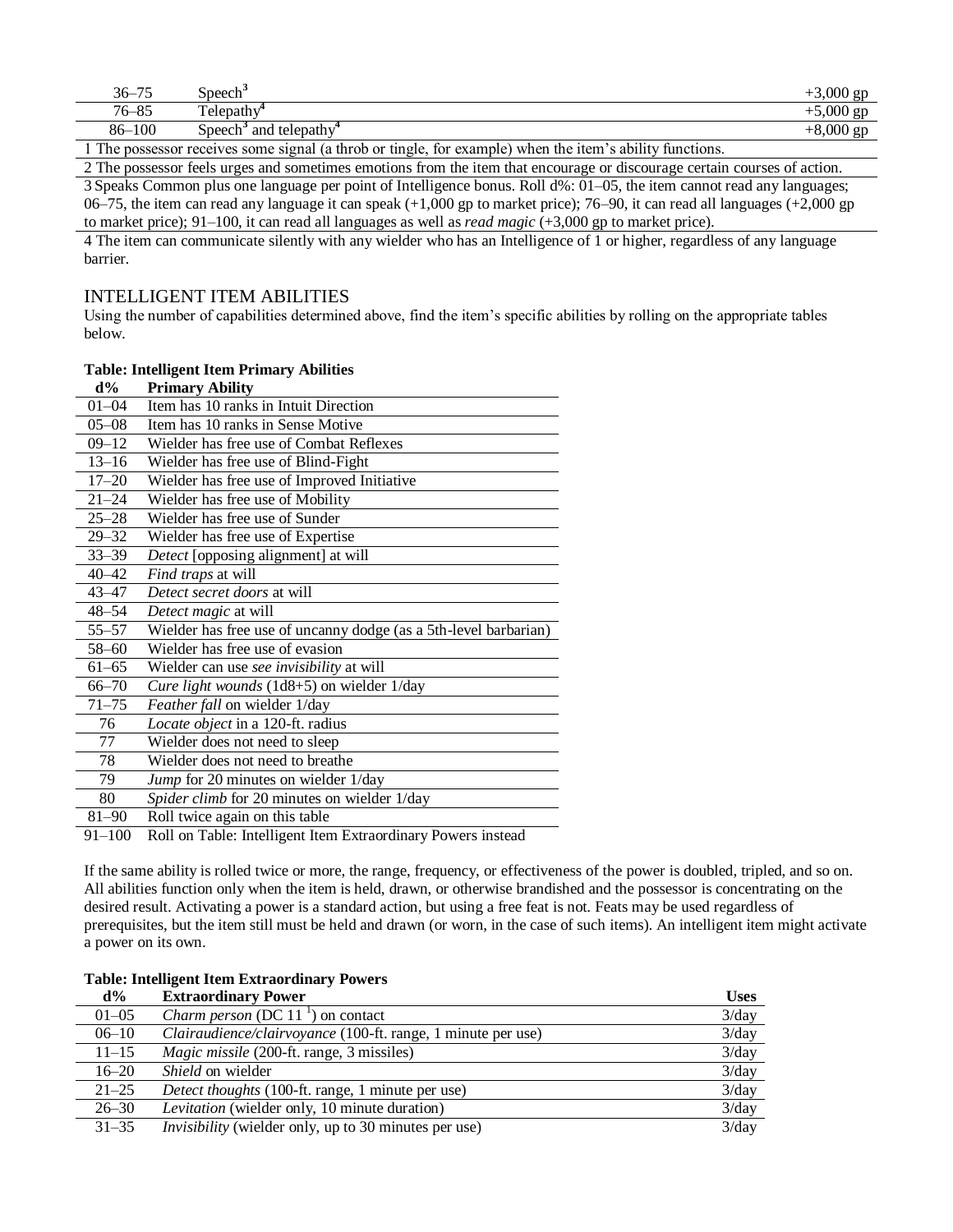| 36–40      | $Fly$ (30 minutes per use)                                              | $2$ /day |
|------------|-------------------------------------------------------------------------|----------|
| $41 - 45$  | <i>Lightning bolt</i> (8d6 points of damage, 200-ft. range, DC $131$ )  | 1/day    |
| $46 - 50$  | Summon monster III                                                      | 1/day    |
| $51 - 55$  | Telepathy (100 ft. range)                                               | $2$ /day |
| $56 - 60$  | Cat's grace (wielder only)                                              | 1/day    |
| $61 - 65$  | Bull's strength (wielder only)                                          | 1/day    |
| $66 - 70$  | <i>Haste</i> (wielder only, 10 rounds)                                  | $1$ /day |
| $71 - 73$  | Telekinesis (250 lb. maximum, 1 minute each use)                        | $2$ /day |
| $74 - 76$  | Heal                                                                    | 1/day    |
| 77         | Teleport, 600 lb. maximum                                               | 1/day    |
| 78         | Globe of invulnerability                                                | 1/day    |
| 79         | Stoneskin (wielder only, 10 minutes per use)                            | 2/day    |
| 80         | Feeblemind by touch                                                     | $2$ /day |
| 81         | True seeing                                                             | At will  |
| 82         | Wall of force                                                           | 1/day    |
| 83         | Summon monster VI                                                       | 1/day    |
| 84         | <i>Finger of death</i> (100 ft. range, DC $171$ )                       | 1/day    |
| 85         | Passwall                                                                | At will  |
| 86-90      | Roll twice again on this table                                          |          |
| $91 - 100$ | Roll again on this table, and then roll for a special purpose on Table: |          |
|            | Intelligent Item Purpose                                                |          |

1 Choose an ability score of the item (usually the highest) at the time the item is created or randomly generated. Add that ability's bonus to the given DC.

If the same power is rolled twice, the uses per day are doubled. (If *true seeing* or *passwall* is rolled twice, roll again.) Powers function only when the item is drawn and held, and the possessor is concentrating upon the desired effect. Activating a power is a standard action. An intelligent item might activate a power on its own.

| <b>Table: Intelligent Item Awesome Powers</b> |  |
|-----------------------------------------------|--|
|-----------------------------------------------|--|

| $d\%$      | <b>Awesome Power</b>                                                                                    | <b>Uses</b> |
|------------|---------------------------------------------------------------------------------------------------------|-------------|
| $01 - 04$  | Astral projection                                                                                       | $1$ /day    |
| $05 - 08$  | Bull's strength (wielder only; intensified; +10 enhancement bonus to Strength)                          | 1/day       |
| $09 - 12$  | Cat's grace (wielder only; intensified; +10 enhancement bonus to Dexterity)                             | 1/day       |
| $13 - 16$  | <i>Chain lightning</i> (enhanced; 20d6 damage; DC $161$ )                                               | 1/day       |
| $17 - 20$  | Dominate monster (DC 19 $1$ ) on contact                                                                | $1$ /day    |
| $21 - 24$  | <i>Endurance</i> (wielder only; intensified; +10 enhancement bonus to Constitution)                     | 1/day       |
| $25 - 28$  | <i>Energy drain</i> (DC 19 <sup>1</sup> ) on contact                                                    | 1/day       |
| $29 - 32$  | Finger of death (heightened to 9th level; DC 19 <sup>1</sup> )                                          | 1/day       |
| $33 - 36$  | Foresight (wielder only)                                                                                | 1/day       |
| $37 - 40$  | Gate                                                                                                    | $1$ /day    |
| $41 - 44$  | <i>Haste</i> (wielder only; extended; 40-round duration)                                                | 3/day       |
| $45 - 48$  | Improved invisibility (wielder only; extended; 40-minute duration)                                      | $2$ /day    |
| $49 - 52$  | <i>Mass heal</i> $1$ /day 53–56 <i>Meteor swarm</i> (DC $191$ )                                         | 1/day       |
| $57 - 60$  | <i>Phase door</i> 2/day 61–64 <i>Prismatic sphere</i> (DC $191$ )                                       | 1/day       |
| $65 - 68$  | Stoneskin (wielder only; extended; 400-minute duration)                                                 | 3/day       |
| $69 - 72$  | Summon monster IX 2 (extended; 40-round duration)                                                       | $1$ /day    |
| $73 - 76$  | <i>Sunburst</i> (heightened to 9th level; DC $191$ )                                                    | 2/day       |
| 77–80      | Teleport without error                                                                                  | 2/day       |
| $81 - 90$  | Roll twice again on this table                                                                          |             |
| $91 - 100$ | Roll again on this table, and then roll for a special purpose on nonepic magic item                     |             |
|            | Table: Intelligent Item Purpose.                                                                        |             |
|            | 1 Choose an ability score of the item (usually the highest) at the time the item is created or randomly |             |
|            | generated. Add that ability's bonus to the listed DC.                                                   |             |

2 The weapon can only summon monsters whose alignment has no components that oppose the item's alignment.

Unless otherwise stated, all awesome powers function at 20th caster level. If a power is rolled twice, the uses per day are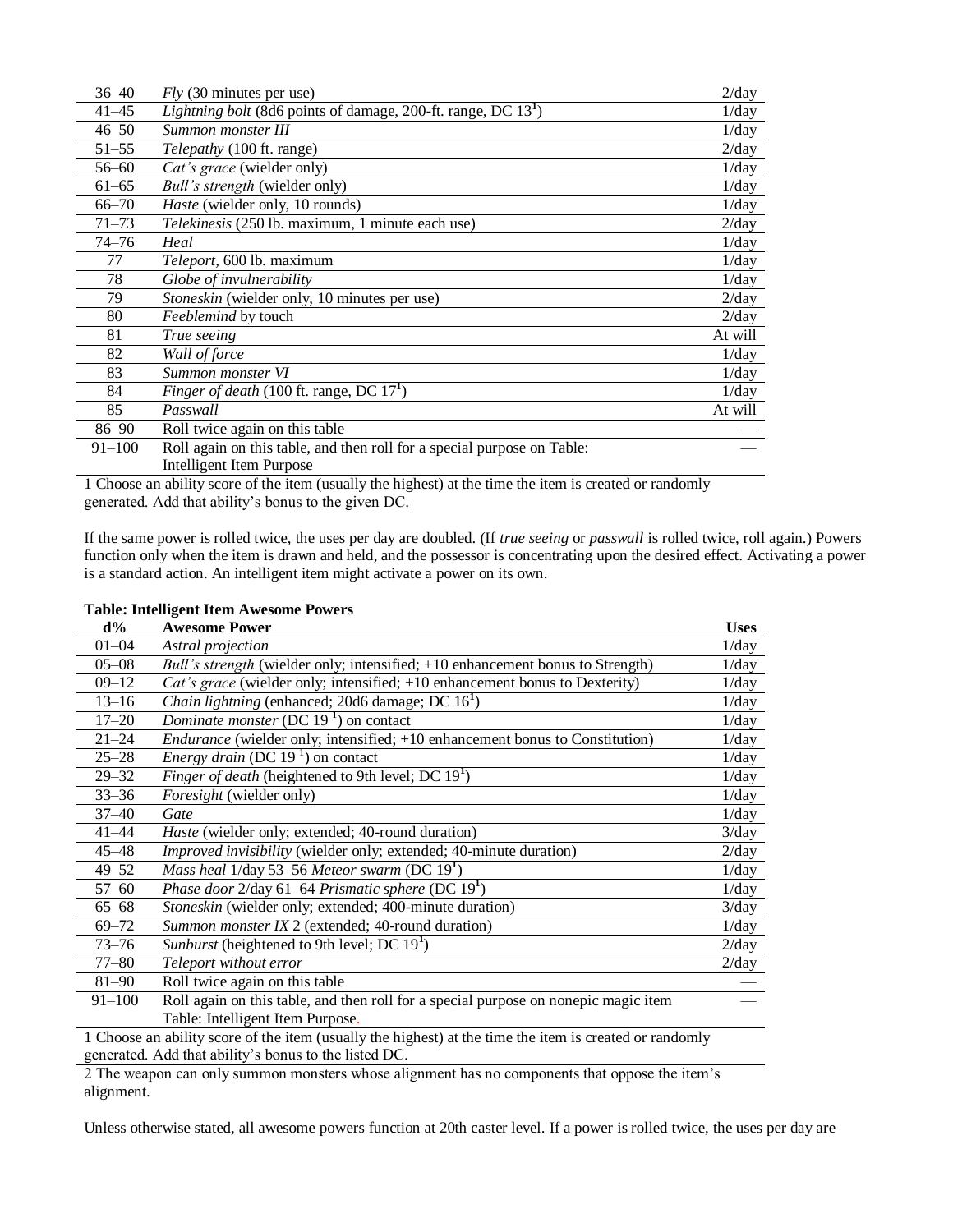doubled. Powers function only when the item is drawn and held, and the possessor is concentrating upon the desired effect. Activating a power is a standard action. An intelligent item might activate a power on its own.

### SPECIAL PURPOSE ITEMS

### **Purpose**

An item's purpose must suit the type and alignment of the item and should always be treated reasonably.

### **Table: Intelligent Item Purpose**

| $d\%$      | <b>Purpose</b>                                                            |
|------------|---------------------------------------------------------------------------|
| $01 - 20$  | Defeat/slay diametrically opposed alignment <sup>1</sup>                  |
| $21 - 30$  | Defeat/slay arcane spellcasters (including magic-using monsters)          |
| $31 - 40$  | Defeat/slay divine spellcasters (including divine entities and servitors) |
| $41 - 50$  | Defeat/slay nonspellcasters                                               |
| $51 - 55$  | Defeat/slay a particular creature type                                    |
| $56 - 60$  | Defeat/slay a particular race or kind of creature                         |
| $61 - 70$  | Defend a particular race or kind of creature                              |
| $71 - 80$  | Defeat/slay the servants of a specific deity                              |
| $81 - 90$  | Defend the servants and interests of a specific deity                     |
| $91 - 95$  | Defeat/slay all (other than the item and the wielder)                     |
| $96 - 100$ | Other                                                                     |

1 The purpose of the neutral (N) version of this item is to preserve the balance by defeating/slaying powerful beings of the extreme alignments (LG, LE, CG, CE).

### SPECIAL PURPOSE POWER

A special purpose power operates only when the item is in pursuit of its special purpose. This is always up to the purview of the item. It should always be easy and straightforward to see how the ends justify the means. That is to say that if the player's reasoning for how a particular action serves the item's purpose is not completely believable, the item won't allow it.

### **Table: Intelligent Item Special Purpose Powers**

| $d\%$      | <b>Special Purpose Power</b>                                                                            |
|------------|---------------------------------------------------------------------------------------------------------|
| $01 - 10$  | <i>Blindness</i> <sup>1</sup> (DC 17 <sup>2</sup> ) for 2d6 rounds                                      |
| $11 - 20$  | <i>Confusion</i> <sup>1</sup> (DC 19 <sup>2</sup> ) for 2d6 rounds                                      |
| $21 - 25$  | <i>Fear</i> <sup>1</sup> (DC 19 <sup>2</sup> ) for 1d4 rounds                                           |
| $26 - 55$  | <i>Hold monster</i> <sup>1</sup> (DC 19 <sup>2</sup> ) for 1d4 rounds                                   |
| $56 - 65$  | Slay living <sup>1</sup> (DC $20^2$ )                                                                   |
| $66 - 75$  | Disintegrate $(DC 21^2)$                                                                                |
| $76 - 80$  | True resurrection on wielder, one time only                                                             |
| $81 - 100$ | +4 luck bonus on all saving throws, +4 deflection AC bonus, spell resistance 30                         |
|            | 1 This power affects the opponent of the item's wielder on a successful hit unless the opponent makes a |
|            | Will save at the listed DC.                                                                             |

2 Choose an ability score of the item (usually the highest) at the time the item is created or randomly generated. Add that ability's bonus to the listed DC.

### ITEM EGO

Ego is a measure of the total power and force of personality that an item possesses. Only after all aspects of an item have been generated and recorded can its Ego score be determined. Ego is a factor with regard to the dominance of item over character, as detailed below.

**Table: Item Ego** 

| <b>Attribute of Item</b>                 | <b>Ego Points</b> |
|------------------------------------------|-------------------|
| Each +1 enhancement of item up to $+5$   |                   |
| Each $+1$ enhancement of item above $+5$ |                   |
| Each $+1$ bonus of special abilities     |                   |
| Each primary ability <sup>1</sup>        |                   |
| Each extraordinary power                 |                   |
| Each awesome power                       |                   |
| Special purpose                          |                   |
| Telepathic ability                       |                   |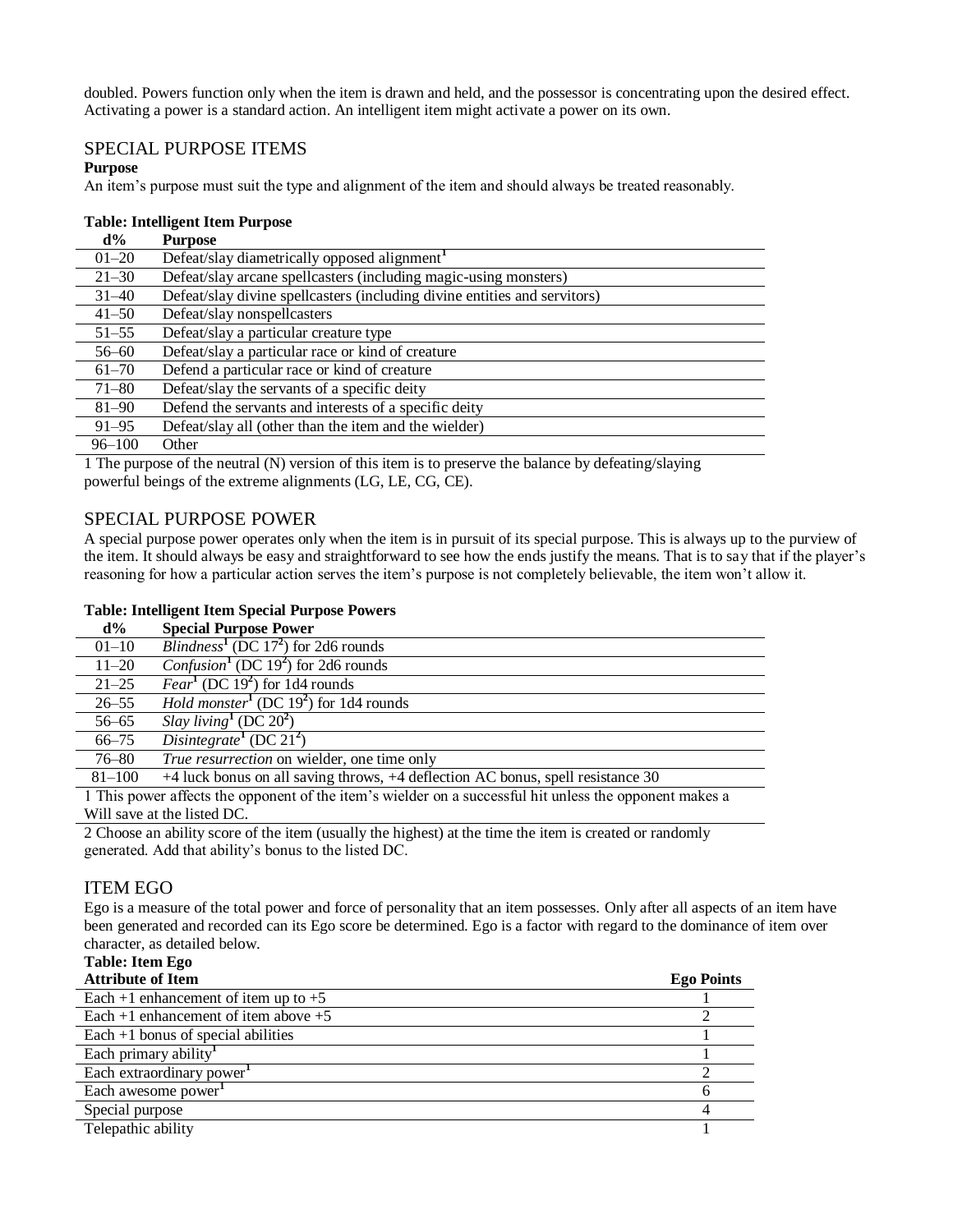| Read languages ability          |  |
|---------------------------------|--|
| Read magic ability              |  |
| Each $+1$ of Intelligence bonus |  |
| Each $+1$ of Wisdom bonus       |  |
| Each $+1$ of Charisma bonus     |  |

1 If uses per day are doubled, Ego points are doubled as well.

# ITEMS AGAINST CHARACTERS

When an item has an Ego of its own, it has a will of its own. The item is, of course, absolutely true to its alignment. If the character who possesses the item is not true to that alignment's goals or the item's special purpose, personality conflict—item against character—results. Similarly, any item with an Ego score of 20 or higher always considers itself superior to any character, and a personality conflict results if the possessor does not always agree with the item. When a personality conflict occurs, the possessor must make a Will saving throw  $(DC = item's Ego)$ . If the possessor succeeds, he or she is dominant. If he or she fails, the item is dominant. Dominance lasts for one day or until a critical situation occurs (such as a major battle, a serious threat to either item or character, and so on). Should an item gain dominance, it resists the character's desires and demands concessions such as any of the following:

- Removal of associates or items whose alignment or personality is distasteful to the item.
- The character divesting him or herself of all other magic items or items of a certain type.
- Obedience from the character so the item can direct where they go for its own purposes.
- Immediate seeking out and slaying of creatures hateful to the item.
- Magical protections and devices to protect the item from molestation when it is not in use.
- That the character carry the item with him or her on all occasions.
- That the character relinquish the item in favor of a more suitable possessor due to alignment differences or conduct.

In extreme circumstances, the item can resort to even harsher measures.

- Force its possessor into combat.
- Refuse to strike opponents.
- Strike at its wielder or his or her associates.
- Force its possessor to surrender to an opponent.
- Cause itself to drop from the character's grasp.

Naturally, such actions are unlikely when harmony reigns between the character's and item's alignments or when their purposes and personalities are well matched. Even so, an item might wish to have a lesser character possess it in order to easily command him or her, or a higher-level possessor so as to better accomplish its goals. All magic items with personalities desire to play an important role in whatever activity is under way, particularly combat. Such items are rivals of each other, even if they are of the same alignment. No intelligent item wants to share its wielder with others. An intelligent item is aware of the presence of any other intelligent item within 60 feet, and most intelligent items try their best to mislead or distract their host so that he or she ignores or destroys the rival. Of course, alignment might change this sort of behavior. Items with personalities are never totally controlled or silenced by the characters who possess them, even though they may never successfully control their possessor. They may be powerless to force their demands but remain undaunted and continue to air their wishes and demands.

# ARTIFACTS

### MINOR ARTIFACTS

Minor artifacts are not necessarily unique items, but rather magic items that no longer can be made by common mortal means—even by the hands of epic creators. Such items have no established market price. Below is a selection of known minor artifacts.

**Everfull Purse:** This leather belt pouch has the power to turn a single gold coin into many overnight. If a single gold piece is placed in the *everfull purse* at sunset, it will be replaced at sunrise by 25 gold pieces. The *purse* has no effect if more than one gold piece is left within, or if anything other than gold is placed within. *Caster Level:* 20th; *Weight:* 1/2 lb.

**Libram of Gainful Conjuration:** This mystic book is of great value to arcane spellcasters of good alignment (LG, NG, CG). Study of the work requires one week. Upon completion, the good arcane caster gains  $a + 1$  inherent bonus to the ability score controlling his or her arcane spellcasting ability and experience points sufficient to place him or her halfway into the next level of experience. (If the reader has levels in more than one arcane spellcasting class, he or she must choose one of the classes to be affected.) Nongood arcane spellcasters (LN, N, CN, LE, NE, or CE) are permanently drained of 1d4+1 points of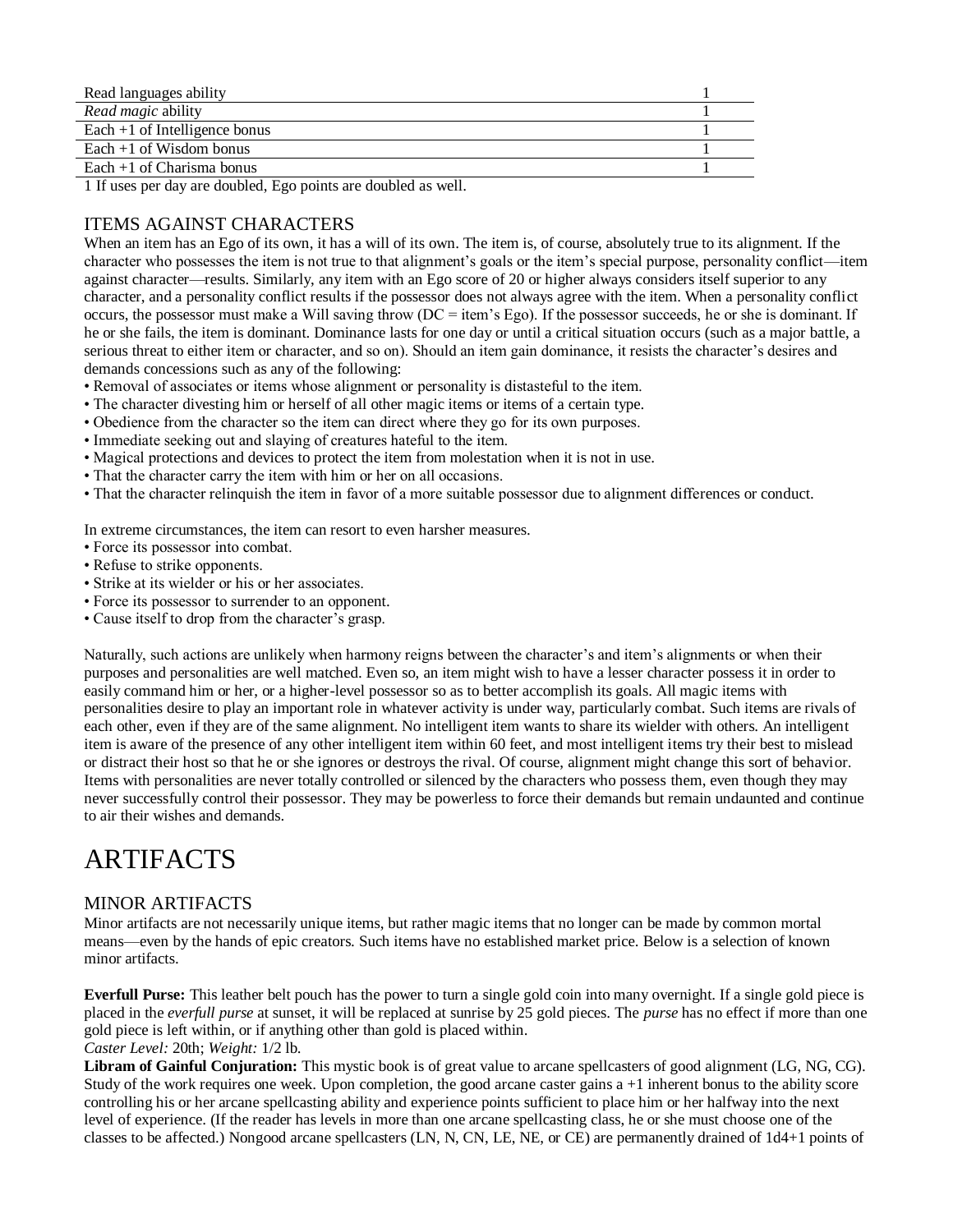Constitution and must atone (see the *atonement* spell) in order to gain any further experience. Anyone incapable of casting arcane spells who reads even a single word of the work must make a Will save (DC 20) or suffer insanity (see the *insanity*  spell). Except as indicated above, the writing in a *libram of gainful conjuration* can't be distinguished from any other book, libram, tome, or so on until perused. Once read, the book vanishes, never to be seen again, nor can the same character ever benefit from reading a similar tome a second time.

### *Caster Level:* 19th; *Weight:* 3 lb.

**Libram of Ineffable Damnation:** This mystic book is of great value to arcane spellcasters of evil alignment (LE, NE, CE). Study of the work requires one week. Upon completion, the evil arcane caster gains  $a + 1$  inherent bonus to the ability score controlling his or her arcane spell-casting ability and experience points sufficient to place him or her halfway into the next level of experience. (If the reader has levels in more than one arcane spellcasting class, he or she must choose one of the classes to be affected.) Nonevil arcane spellcasters (LN, N, CN, LG, NG, or CG) are permanently drained of 1d4+1 points of Constitution and must atone (see the *atonement* spell) in order to gain any further experience. Anyone incapable of casting arcane spells who reads even a single word of the work must make a Will save (DC 20) or suffer insanity (see the *insanity*  spell). Except as indicated above, the writing in a *libram of ineffable damnation* can't be distinguished from any other book, libram, tome, or so on until perused. Once read, the book vanishes, never to be seen again, nor can the same character ever benefit from reading a similar tome a second time.

### *Caster Level:* 19th; *Weight:* 3 lb.

**Libram of Silver Magic:** This mystic book is of great value to arcane spellcasters of neutral alignment (LN, N, CN). Study of the work requires one week. Upon completion, the neutral arcane caster gains a +1 inherent bonus to the ability score controlling his or her arcane spellcasting ability and experience points sufficient to place him or her halfway into the next level of experience. (If the reader has levels in more than one arcane spellcasting class, he or she must choose one of the classes to be affected.) Evil or good arcane spellcasters (LE, NE, CE, LG, NG, or CG) are permanently drained of 1d4+1 points of Constitution and must atone (see the *atonement* spell) in order to gain any further experience. Anyone incapable of casting arcane spells who reads even a single word of the work must make a Will save (DC 20) or suffer insanity (see the *insanity* spell). Except as indicated above, the writing in a *libram of silver magic* can't be distinguished from any other book, libram, tome, or so on until perused. Once read, the book vanishes, never to be seen again, nor can the same character ever benefit from reading a similar tome a second time.

*Caster Level:* 19th; *Weight:* 3 lb.

**Manual of Puissant Skill at Arms:** This treatise contains expert advice and instruction in the arts of combat. Any barbarian, fighter, monk, paladin, or ranger who spends one week studying the manual gains a +1 inherent bonus to Strength and experience points sufficient to place him or her halfway into the next level of experience. (If the reader has levels in more than one of the classes listed, he or she must choose one of the classes to be affected.) A character without any levels in one of the classes listed gains no bonus from the work, but if an arcane spellcaster without levels in one of the classes listed scans even a single word he or she will lose 2dx1,000 XP and must make a Will save (DC 20) or have 1 point of Intelligence permanently drained. Except as indicated above, the writing in a *manual of puissant skill at arms* can't be distinguished from any other book, libram, tome, or so on until perused. Once read, the book vanishes, never to be seen again, nor can the same character ever benefit from reading a similar tome a second time.

### *Caster Level:* 19th; *Weight:* 3 lb.

**Manual of Stealthy Pilfering:** This guide to thievery grants any rogue who spends a week studying its lessons a +1 inherent bonus to Dexterity and experience points sufficient to place him or her halfway into the next level of experience. A character without any rogue levels gains no bonus from the work, but if a divine spellcaster without rogue levels scans even a single word she will lose 2dx1,000 XP and must make a Will save (DC 20) or have 1 point of Wisdom permanently drained. Except as indicated above, the writing in a *manual of stealthy pilfering* can't be distinguished from any other book, libram, tome, or so on until perused. Once read, the book vanishes, never to be seen again, nor can the same character ever benefit from reading a similar tome a second time.

### *Caster Level:* 19th; *Weight:* 3 lb.

**Rogue's Dice:** This pair of cubes appears much like any other pair of typical (6-sided) dice. A character with a pair of *rogue's dice* who wishes to roll them must announce that he or she is rolling the dice (accidental rolls have no effect). Rolling the dice is a standard action, and both dice must be rolled simultaneously to have any effect. The player should roll 2d6 and consult the table below to determine the *dice's* affects.  $2d \leq 1$ **Effect** 

| zao            | <b>Lifect</b>                                                       |
|----------------|---------------------------------------------------------------------|
| 2              | Lose 10,000 XP and dice roll again next round                       |
| $\overline{3}$ | Permanently lose 1d4+1 Dex                                          |
| $\overline{4}$ | Gain 1d4 negative levels (Fortitude DC 20 to remove)                |
|                | -1 penalty on all attacks, saves, and checks for 1 hour             |
| 6              | $-4$ penalty to AC for 10 minutes                                   |
|                | +1 morale bonus on attacks and on saves against fear for 10 minutes |
| 8              | Gain effects of <i>blur</i> for 10 minutes                          |
|                | +1 insight bonus on all attacks, saves, and checks for 1 hour       |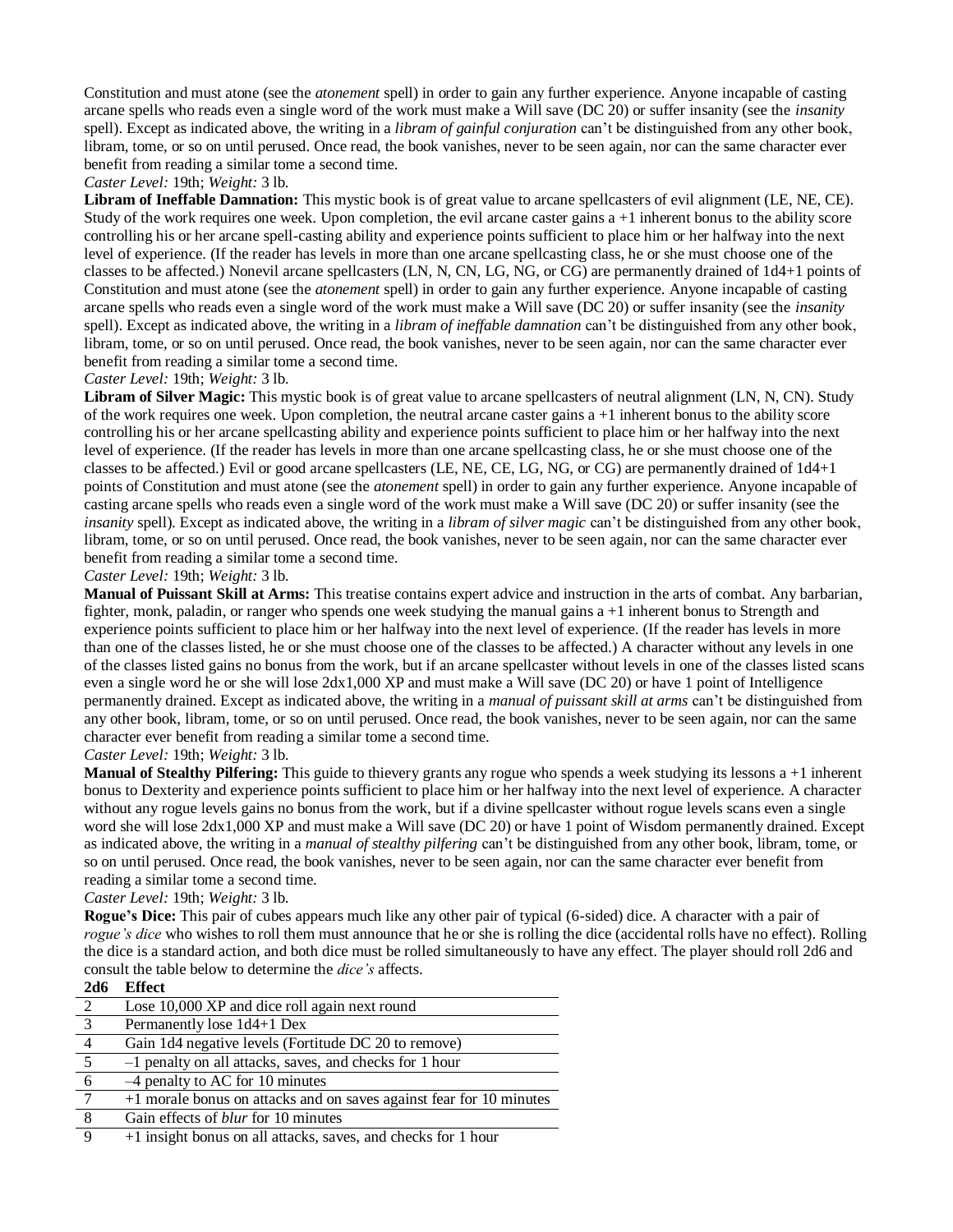10 Gain effects of *freedom of movement* for 1 hour

11 Gain one *limited wish* (must be used within 1 minute)

12 Gain 10,000 XP and may roll again next round

No character can gain any effect from an additional roll of the dice within 24 hours, with two exceptions. If a 2 is rolled, the dice automatically roll themselves at the beginning of the character's next turn and he or she must accept the additional result. If a 12 is rolled, the character may choose to roll again in the next round (if more than 1 full round elapses between the roll of 12 and this bonus roll, the character loses the bonus roll). There is no method (mundane or magical) to predict or influence the result of a roll of *Rogue's dic*e. Even powerful divination magic can't predict the outcome of a roll before it is made. *Caster Level:* 20th; *Weight:* —.

# MAJOR ARTIFACTS

**Axe of the Dwarvish Lords:** This is a +*6 keen throwing goblinoid bane dwarven waraxe*. Any dwarf who holds it doubles the range of his or her darkvision. Any nondwarf who grasps the *Axe* takes 2 points of temporary Charisma damage; these points cannot be healed or restored in any way while the *Axe* is held. The current owner of the *Axe* gains a +10 bonus on Craft (armorsmithing, blacksmithing, gemcutting, stonemasonry, and weaponsmithing) checks. The wielder of the *Axe* can summon an elder earth elemental (as *summon monster IX*; duration 20 rounds) once per week.

**Codex of the Infinite Planes:** The *Codex* is enormous—supposedly, it requires two strong men to lift it. No matter how many pages are turned, another always remains. Anyone opening the *Codex* for the first time is utterly annihilated, as with a *destruction* spell (Fortitude DC 30 for only 10d6 damage). Those who survive can peruse its pages and learn its powers, though not without risk. Each day spent studying the *Codex* allows the reader to make a Spellcraft check (DC 50) to learn one of its powers (choose the power learned randomly; add  $a + 1$  circumstance bonus on the check per additional day spent reading until a power is learned). However, each day of study also forces the reader to make a Will save (DC  $30 + 1$  per day of study) to avoid being driven insane (as the *insanity* spell). The powers of the *Codex of the Infinite Planes* are as follows: astral projection, banishment, elemental swarm, gate, greater planar ally, greater planar binding, plane shift, and soul bind. Each is usable at will by the owner of the *Codex* (assuming that he or she has learned how to access the power). The *Codex of the Infinite Planes* has a caster level of 30th for the purposes of all powers and catastrophes, and all saving throw DCs are 20 + spell level. Activating any power requires both a Concentration check and a Spellcraft check (DC 40 + twice the spell level of the power; the character can't take 10 on this check). Any failure on either check indicates a catastrophe befalls the user (roll on the table below for the effect). A character can only incur one catastrophe per power use, even if he or she fails both checks.

| $d\%$      | <b>Catastrophe</b>                                                                                                                |
|------------|-----------------------------------------------------------------------------------------------------------------------------------|
| $01 - 25$  | Natural Fury: An <i>earthquake</i> spell centered on the reader strikes every round for 1 minute, and an intensified              |
|            | storm of vengeance spell is centered and targeted on the reader.                                                                  |
| $26 - 50$  | Fiendish Vengeance: A gate opens and 1d3+1 balor demons, pit fiends, or similar evil outsiders immediately                        |
|            | step through and attempt to destroy the owner of the Codex.                                                                       |
| $51 - 75$  | Ultimate Imprisonment: Reader's soul is captured (as <i>trap the soul</i> ; no save allowed) in a random gem                      |
|            | somewhere on the plane while his or her body is entombed beneath the earth (as <i>imprisonment</i> ).                             |
| $76 - 100$ | Death: The reader utters a <i>wail of the banshee</i> and then is subject to a <i>destruction</i> spell. This repeats every round |
|            | for 10 rounds until the reader is dead.                                                                                           |

**Cup and Talisman of the Demigod:** The *Cup* is a large gem-set golden chalice requiring two hands to lift. It emits light (as the *daylight* spell) at all times and automatically dispels any darkness-based spells whose area it enters. If the cup is filled with holy water (requiring a full gallon), that substance will act as a *potion of cure critical wounds* or a *potion of neutralize poison* (owner's choice) if drunk. This liquid can't be saved or stored in any way. The *Talisman* is a small eight-pointed platinum star hanging from a chain of gold and pearls. The wearer gains a +6 enhancement bonus to Charisma and may cast *remove blindness/deafness, remove curse,* and *remove disease* at will. Furthermore, if the *Talisman* is placed within the *Cup*  and the *Cup* filled with holy water, that liquid acts as a special elixir of *resurrection* (as the spell). This effect will function only once per month. Any evil or chaotic creature that touches the *Cup* or *Talisman* is struck with a *holy word* (if evil) or *dictum* (if chaotic) spell (or both if the creature is chaotic evil).

**Eye of the Orc:** This lump of rock has a marquis-cut black sapphire set in its center, making it appear similar to a large eye. If possessed by an orc, it grants a +6 enhancement bonus to Strength and Charisma, and the orc's darkvision range is doubled. Nonorcs who possess the *Eye* gain a +2 enhancement bonus to Strength but take a –2 penalty to Intelligence and Charisma. Regardless of the owner's race, any weapon wielded by the owner of the *Eye* is considered an *elf bane weapo*n. Furthermore, by holding the *Eye* before the character, he or she can perceive things as if he or she had *true seeing* cast upon him or her. This can be activated only once per day but lasts as long as the character concentrates on it (requiring a standard action each round).

**Golem Armor:** This enormous suit of black iron +*10 full plate armor* increases the wearer's size by one category (to a